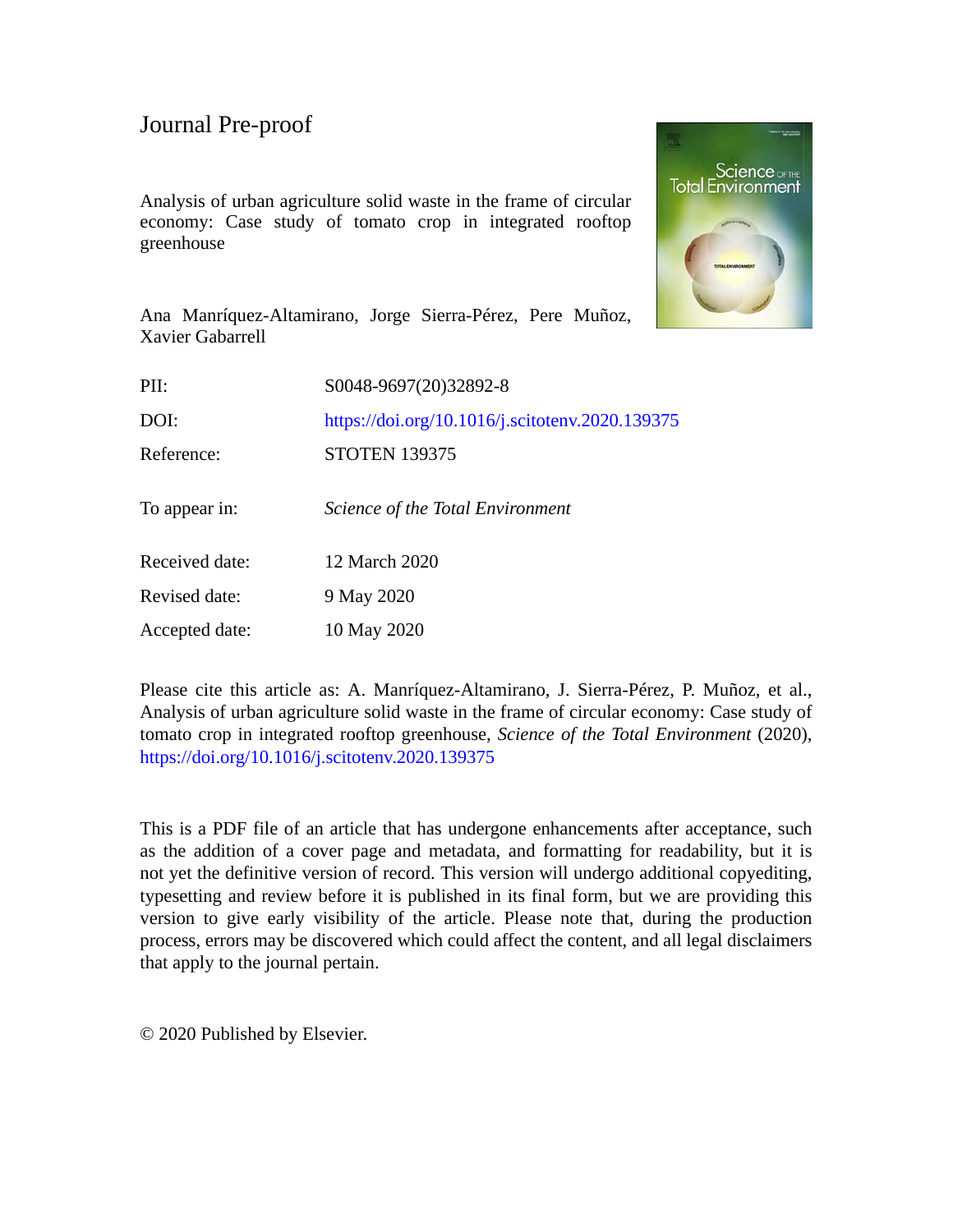# Analysis of urban agriculture solid waste in the frame of circular economy: Case study of tomato crop in integrated rooftop greenhouse

Ana Manríquez-Altamirano<sup>a</sup>, \*Jorge Sierra-Pérez<sup>a,b</sup>, Pere Muñoz<sup>a,c</sup>, Xavier Gabarrell<sup>a,c</sup>

<sup>a</sup> Sostenipra (ICTA-IRTA-Inèdit; 2017SGR 1683), Institute of Environmental Science and Technology (ICTA; Unit of excellence «María de Maeztu» (MDM-2015-0552)), Autonomous University of Barcelona (UAB), Building ICTA-ICP, Street of the Columns, 08193 Bellaterra, Barcelona, Spain. b Department of Design and Manufacturing Engineering, EINA, University of Zaragoza, María de Luna 3, 50018 Zaragoza, Spain.

 Department of Chemical, Biological and Environmental Engineering, Reference Network in Biotechnology (XRB), School of Engineering (ETSE), Autonomous University of Barcelona (UAB), Campus of the UAB, Bellaterra (Cerdanyola del Vallès), 08193 Barcelona, Catalonia, Spain.

Corresponding author: jsierra@unizar.es (Jorge Sierra-Pérez)

#### **Abstract**

D, Suboor or Engineering (ETSE), Adolonso Survessity of B, Bellaterra (Cerdanyola del Vallès), 08193 Barcelona, Catale<br>or: jsierra@unizar.es (Jorge Sierra-Pérez)<br>griculture (UA), integrated rooftop greenhouses<br>1 as they of Within urban agriculture (UA), integrated rooftop greenhouses (i-RTG) have great growth potential as they offer multiple benefits. Currently it is intended to improve environmental benefits by taking advantage of the water, nutrients and gases flows. On the other hand, solid waste (SW) generated by the UA is a new type of waste within cities that has not well been classified or quantified for its use. This could become a new problem for the waste management system within cities in the future, mainly the organic fraction.

The objective of this research is to identify what type of i-RTG SW has the potential to be used from a circular economy (CE) perspective and propose a type of management for its material valorization.

The results of the case study show that, of the SW generated in i-RTG, the biomass has the greatest potential to be used locally as an eco-material, particularly the tomato stems. Its use is proposed as a substrate for two experimental lettuce crops in i-RTG. The results show that tomato stems have a better yield as a substrate after a prewash treatment, since at first the values of electrical conductivity (EC) are very high with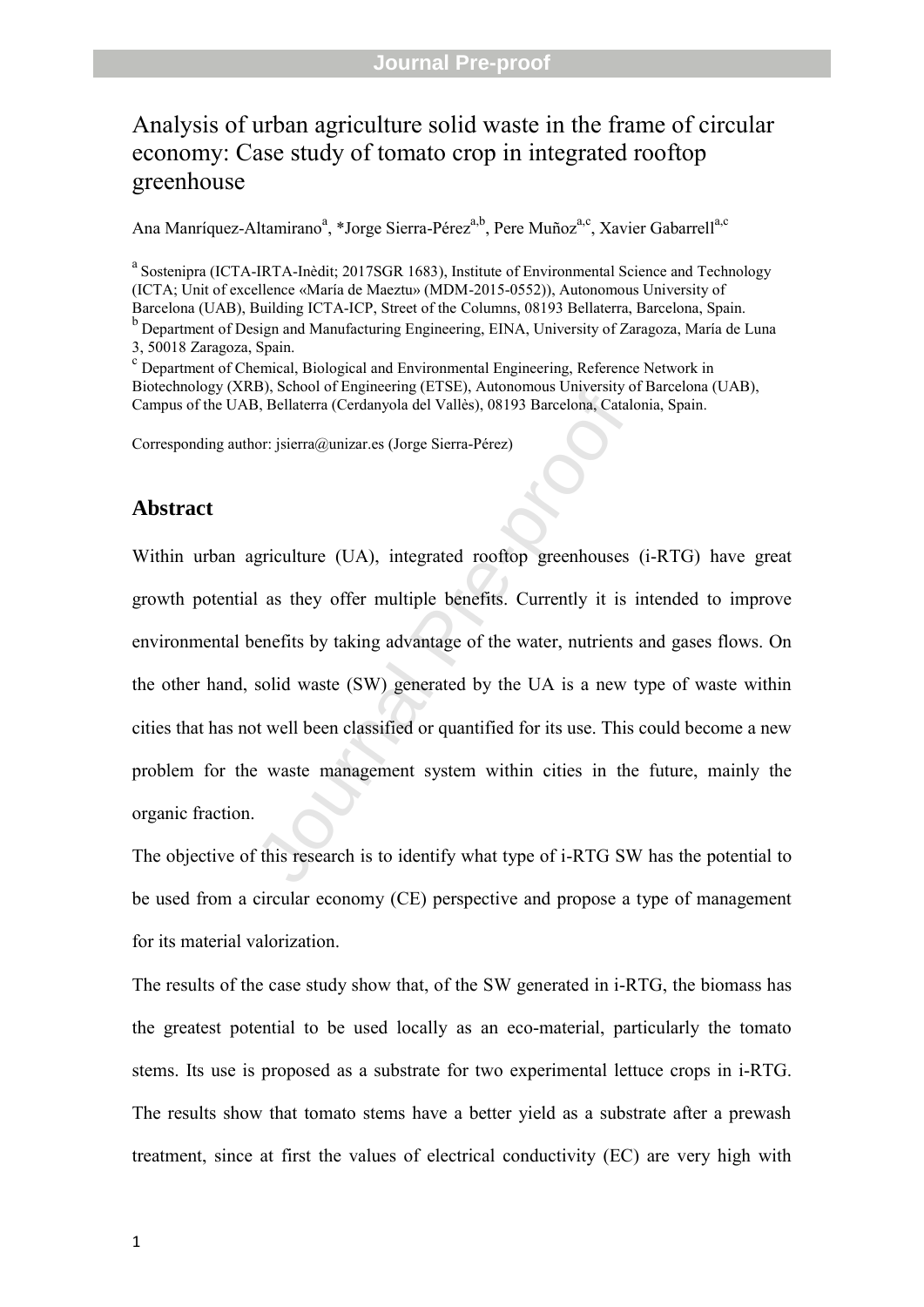respect to the control substrate, which is expanded perlite.

In conclusion, we can say that it is possible to increase the environmental benefits of i-RTG by taking advantage of its biomass locally, helping to foresee a possible future problem regarding the management of the residual biomass of i-RTG within cities. In this way, the paradigm about the perception of the SW of the UA could be changed to give them a by-product treatment from the beginning.

#### **Keywords**

Integrated rooftop greenhouse, agro-urban solid waste, circular economy, tomato stems, organic waste substrat.

#### **1. Introduction**

#### 1.1. Rooftop greenhouse: Efficient urban agriculture

op greenhouse, agro-urban solid waste, circular econdustrat.<br> **Explorition**<br> **Superchouse:** Efficient urban agriculture<br>
e United Nations Food and Agriculture Organizat<br>
population growth will increase the current populopi According to the United Nations Food and Agriculture Organization (FAO), between 2009 and 2050, population growth will increase the current population by one-third, mostly in developing countries. As a result, one in 10 people in the world (9.3%) suffered from severe food insecurity, equivalent to approximately 689 million people (according to data collected in 2014, 2015 and 2016 from 150 countries) (FAO et al., 2017). Currently 55% of the world population lives in urban areas and it is expected to increase between 68-70% for 2050 (United Nations, 2018). One of the strategies that help satisfy this food demand is the implementation of urban agriculture (UA) that since the 1990s has been developed in densely populated places such as Paris, London. Currently, countries such as the United States, Canada, Germany and Spain are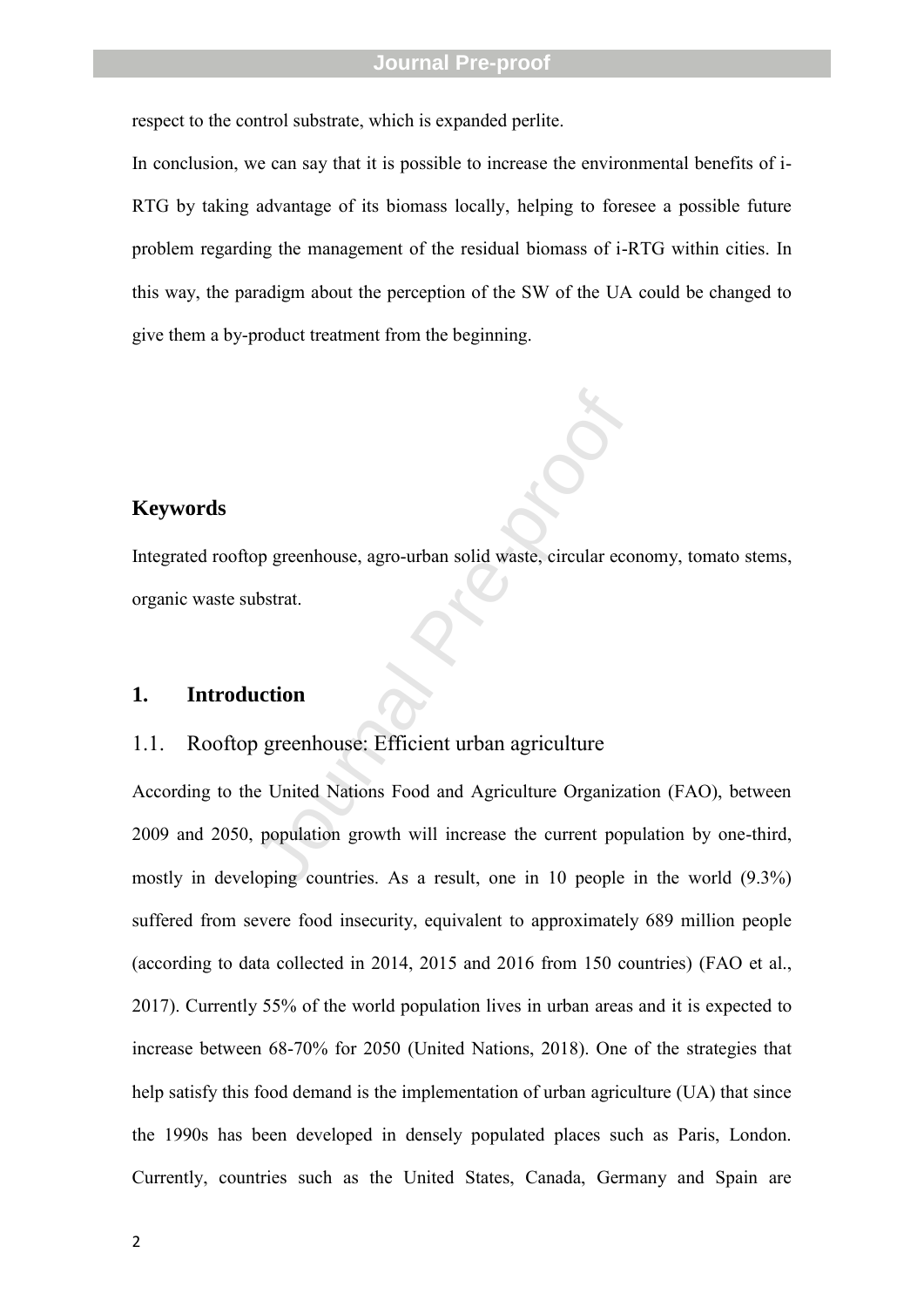committed to the development of this new type of food production within cities (Pons et al., 2015) and it continues to grow due to the reduction in supply chains, which contributes to a low-carbon economy, improve the functioning of urban ecosystems through green infrastructures, and promote food sovereignty that allows its own social and cultural integration (Ferreira et al., 2018). In addition to addressing food demand and provide fresh fruits, vegetables and herbs,

d for transportation from distant farms. Similar 1<br>ceed packaging for transport to cities (Puri & Capl<br>s are developed in open roof farms, indoor agr<br>G) that refer to the use of greenhouse methods wit<br>st cases, such as hyd UA contributes to reducing the environmental impact of cities by providing food without the need for transportation from distant farms. Similar reductions in impact come from reduced packaging for transport to cities (Puri & Caplow, 2009). Many of the UA projects are developed in open roof farms, indoor agriculture and rooftop greenhouses (RTG) that refer to the use of greenhouse methods with soilless cultivation systems in most cases, such as hydroponic techniques adapted for use on top of buildings. This reduces the structural load on the building and increases resource efficiency so there is currently a growing number of rooftop greenhouses within cities (Sanyé-Mengual et al., 2015).

There are forecasts on the potential of food supply in places like Singapore where, if RTG were implemented, it would increase to 35% of current food production, which is 5%, in addition to reducing the carbon footprint by 9,050 tons of annual emissions; Bologna (Italy) where, if all the potential roof space were used, 77% of the food demand would be satisfied with a CO <sup>2</sup> capture of 624 tons and Dhaka (Bangladesh) with a potential of 10,000 hectares of space to produce food on the roof it could satisfy 10% of the food demand (Safayet et al., 2018). In addition, there are studies for the implementation of RTG on school roofs (Nadal et al., 2018), using dynamic evaluations that show to be a viable strategy in compact cities to improve the environmental, socio-educational and economic development of the community.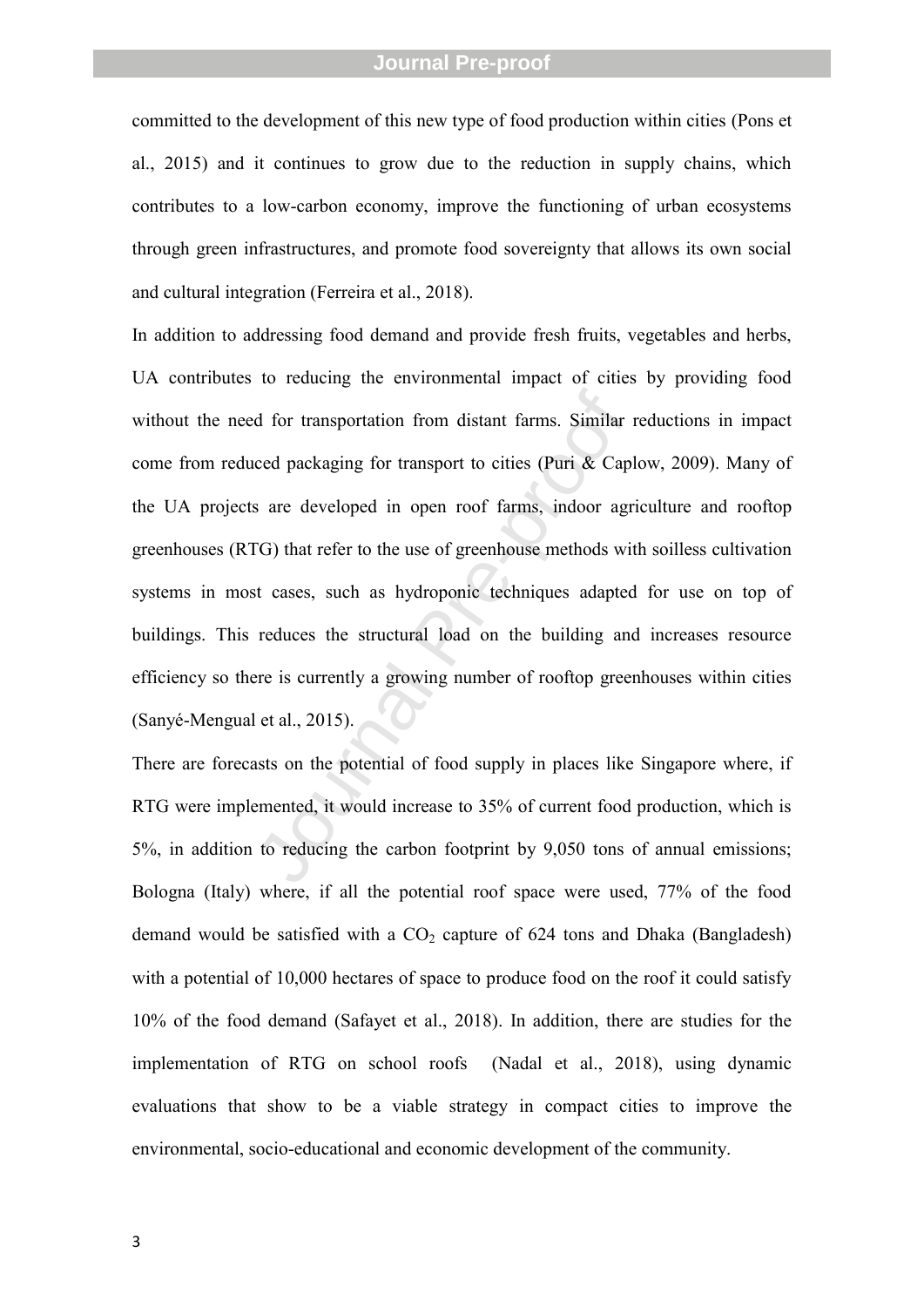#### 1.2. Circular economy in RTG

reasing the rate of reuse and recycling of m<br>e CE, the value of products, materials and resource<br>izing the material raw extraction, generation of wa<br>ases related to the new production of products or th<br>aking resources and The circular economy (CE) emerged as an initiative in the face of the global problem of resources depletion and climate change to try to change the way the entire economic system works from linear to circular flows (Korhonen et al., 2018). To this end, in December 2015, the Action Plan for the Circular Economy was approved for the European Union (EU) (EU, 2015), which will contribute to closing the life cycles of the products by increasing the rate of reuse and recycling of materials. Within the perspective of the CE, the value of products, materials and resources are kept as long as possible, minimizing the material raw extraction, generation of waste and the emission of greenhouse gases related to the new production of products or those related to waste management, making resources and energy more efficient (Camarsa et al., 2017; Korhonen et al., 2018). Currently the states of the EU are obliged to implement from a legal framework, the Action Plan as "waste hierarchy" that includes a descending order of priority for the management of waste from a mainly environmental perspective. The first is prevention, followed by preparation for reuse, recycling and recovery and finally elimination (European Parliament, 2008). However, many terms like "reuse", "recycling" and "recovery" still do not have a clear distinction regarding their definition. Nor is a clear distinction made between "food waste" and "agricultural waste", as noted by Teigiserova et al. (2020) in their study where clarifies the definition and hierarchy of food waste within the CE.<br>In order to achieve sustainable cities, in 2013, the European Parliament adopted the

"Green Infrastructure" strategy, which is defined as natural and semi-natural areas in urban, rural and marine areas that provide economic and social environmental benefits through natural solutions, which represents a greater urban-rural connection (Piorr et al.,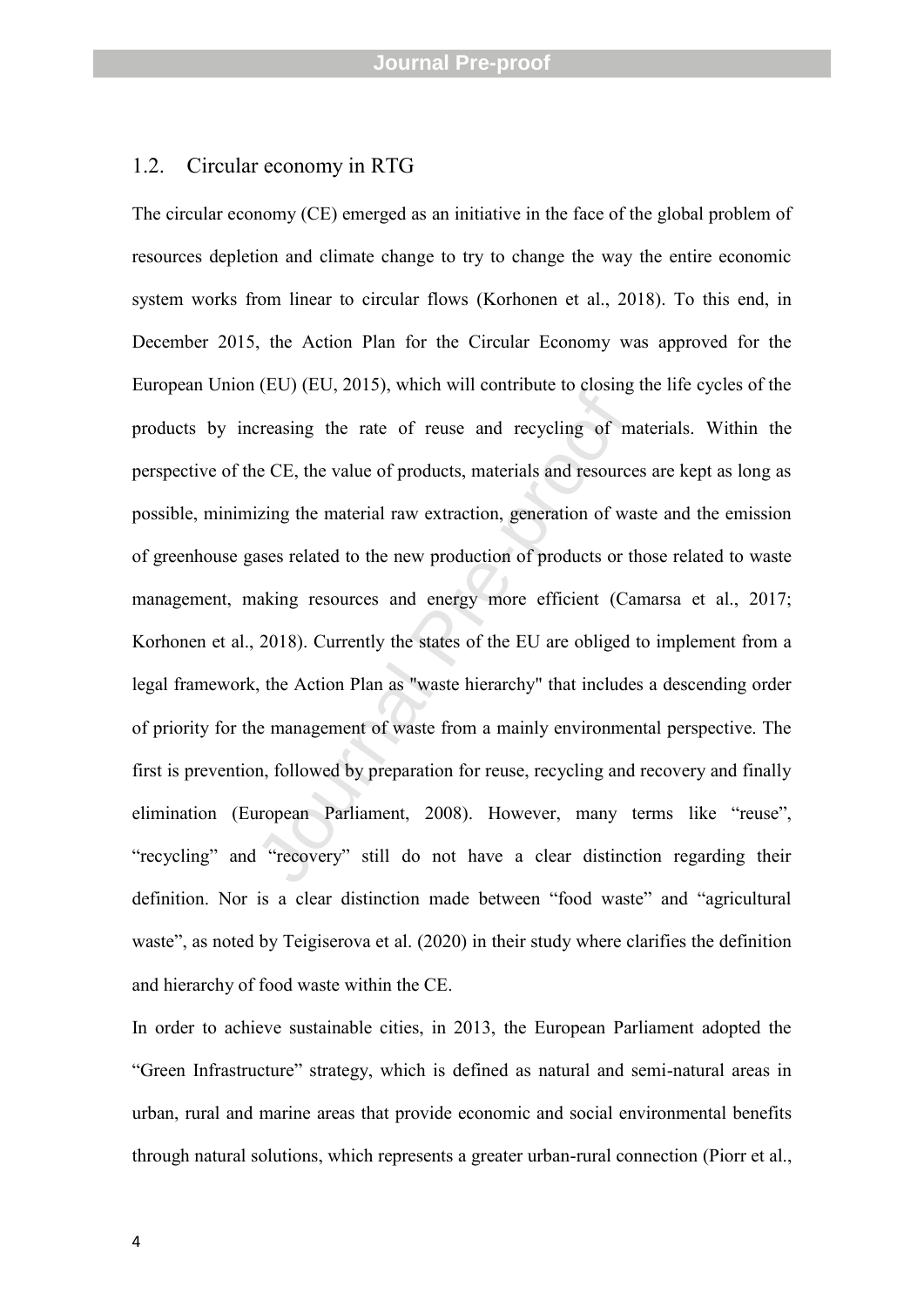is explores the concept of multiple uses on rooftop-<br>
social level and promote self-sufficiency in food, ene<br>
analyzing the technical, environmental and legal fe<br>
w, in general, that food production systems are the b<br>
enta 2018). Many densely populated compact European cities have adopted this strategy, such is the case of Barcelona, that launched the Barcelona 2020 Green and Biodiversity Plan (Barcelona, 2017). This program has promoted the generation of green roofs in municipal buildings and has promoted their implementation in public and private spaces. For 2019 the forecast of the covered area by green roofs was  $5,431 \text{ m}^2$  and through the mosaic roof project, between 2020 and 2030 the creation of 22,000  $m^2$  will be promoted. The study by de Toboso-Chavero et al. (2019) presents the "RoofMosaic" approach, which explores the concept of multiple uses on rooftops to create collective benefits at the local level and promote self-sufficiency in food, energy and water (FEW nexus). This by analyzing the technical, environmental and legal feasibility of the area. The results show, in general, that food production systems are the best option compared to the implementation of energy systems, with i-RTG having greater food selfsufficiency (69%) compared to open-air farming option (52%) combining it with a rainwater harvesting system.

Under the CE approach, the environmental benefit of the UA, could be improved by closing the water, gas and waste cycles. This would represent more sustainable production (Piorr et al., 2018). Integrating the different flows of the building to the RTG to make resources more efficient is a way to improve environmental benefits (Sanyé-Mengual et al., 2014). A study by Sanjuan-Delmás et al. (2018a) regarding this benefits, quantified the environmental savings of an integrated rooftop greenhouse (i- RTG) in Barcelona with a tomato crop and compared it with a conventional greenhouse 500 km away in Almeria (Spain's main producer of tomatoes). Their results show that i-RTG can operate with less than half of the environmental impact compared to conventional greenhouses (0.58 kg of  $CO<sub>2</sub>$  equivalent per kg of tomato vs. 1.7 kg of CO <sup>2</sup> equivalent, respectively). Regarding the use of nutrients in RTG, the study by Rufí-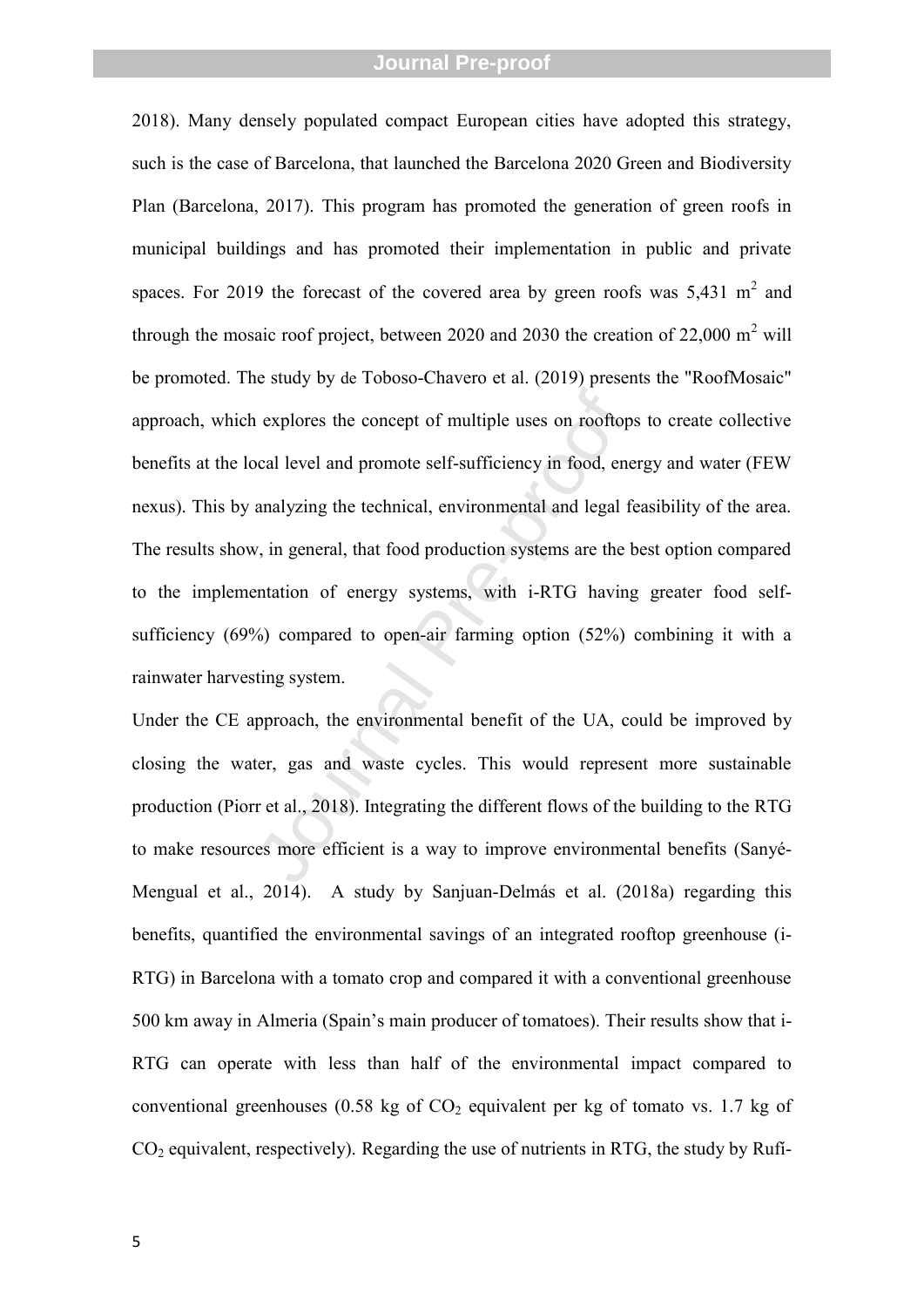Salís et al. (2020) showed through LCA that compared to chemical precipitation and membrane filtration, direct leachate recirculation is the best alternative since it has the lowest environmental impacts (5.5 kg of CO2 equivalent to recover 447 g of P) by requiring fewer fertilizers for crop development. On the other hand, the flow of SW has not yet been fully investigated for its use. This would further improve i-RTG performance within the CE framework.

#### 1.3. Agriculture solid waste and its management

ture solid waste and its management<br>
red a materials that are not main products withi<br>
generated during different stages of production, c<br>
additional use for them, so they are discarded. So<br>
duction system without counting SW are considered a materials that are not main products within a linear economic system that are generated during different stages of production, consumption and use and there is no additional use for them, so they are discarded. So, the outputs of the agricultural production system without counting the main production, could be considered waste unless this material is recycled or reused at the generation site from the perspective of CE. Agricultural SW is traditionally classified, according to its nature, organic and inorganic. It is also necessary to differentiate the SW generated by protected agriculture (greenhouses) to the SW generated by conventional open-air agriculture, since they differ greatly in their type and volume, from infrastructure to tools for the process of operation and equipment used for different techniques such as hydroponics used mostly in greenhouses that require another type of substrate. Soilless systems also require additional material such as benches, collection tubes, substrate bags, film that covers the floor, etc. (Antón & Muñoz, 2013) generating a large amount of SW. The volume generated according to the type of waste is different, for example, in hydroponics, the amount of raffia thread used is up to 4 times greater than in the conventional system and the number of plastic bags used is twice that of the conventional system (Dupri, 2006). this speaking of inorganic SW. On the other hand,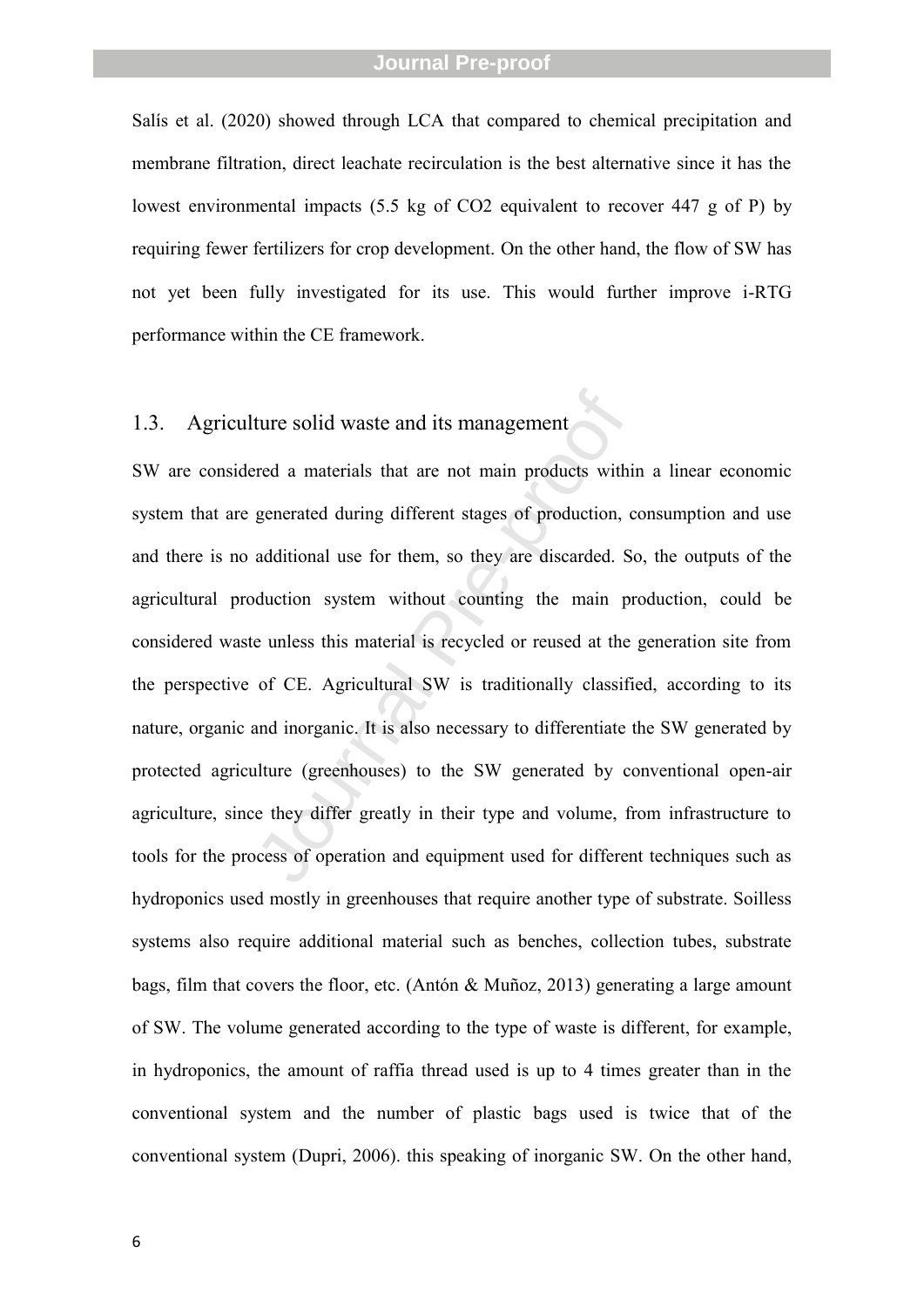organic SW in general stands out for its seasonality, for its high production volume and environmental impact they cause without proper management. The biodegradability of these materials depends on the relative content of easily degradable biomolecules (soluble and low molecular weight sugars, hemicellulose and cellulose) and slowdegradation components (waxes and lignin) (Martínez Rey, 2014). Unlike organic SW generated in conventional crops, those generated in greenhouses is less since the cultivation area is generally smaller.

erent methods of SW management, and in additioned and<br>indfill and reuse (which is considered the best option<br>ng, which consists of taking advantage of waste m<br>on and converting them into by-products (Europea<br>ation proposes Within the different methods of SW management, and in addition to the traditional ones, such as landfill and reuse (which is considered the best option whenever possible), we find recycling, which consists of taking advantage of waste materials through any recovery operation and converting them into by-products (European Parliament, 2008). Material valorization proposes the recovery of waste and its use as a raw material to develop new products and thus help conserve natural resources. Material valorization, which can be either mechanical recycling though processes such as grinding or extruding material, has priority over energy valorization according to the EU waste hierarchy (European Parliament, 2008). Chemical recycling that breaks down the elements of a material in order to obtain new materials, can be considered complementary to mechanical recycling (CEDEX, 2013). Energy valorization, seeks to reduce the volume of and recover the energy from gases, liquids and solids that are generated by the thermal processing of wastes, these processes either require oxygen (e.g., boilers or incinerators) or do not (e.g., pyrolysis, thermolysis and biomethanization) (Yepes et al., 2008). Antón and Muñoz (2013) present a research where they make a description of the type of waste generated in conventional greenhouses for recycling, dividing them into : plastics, metals, substrate and biomass for compost. Based on this division, we will identify the type of management that could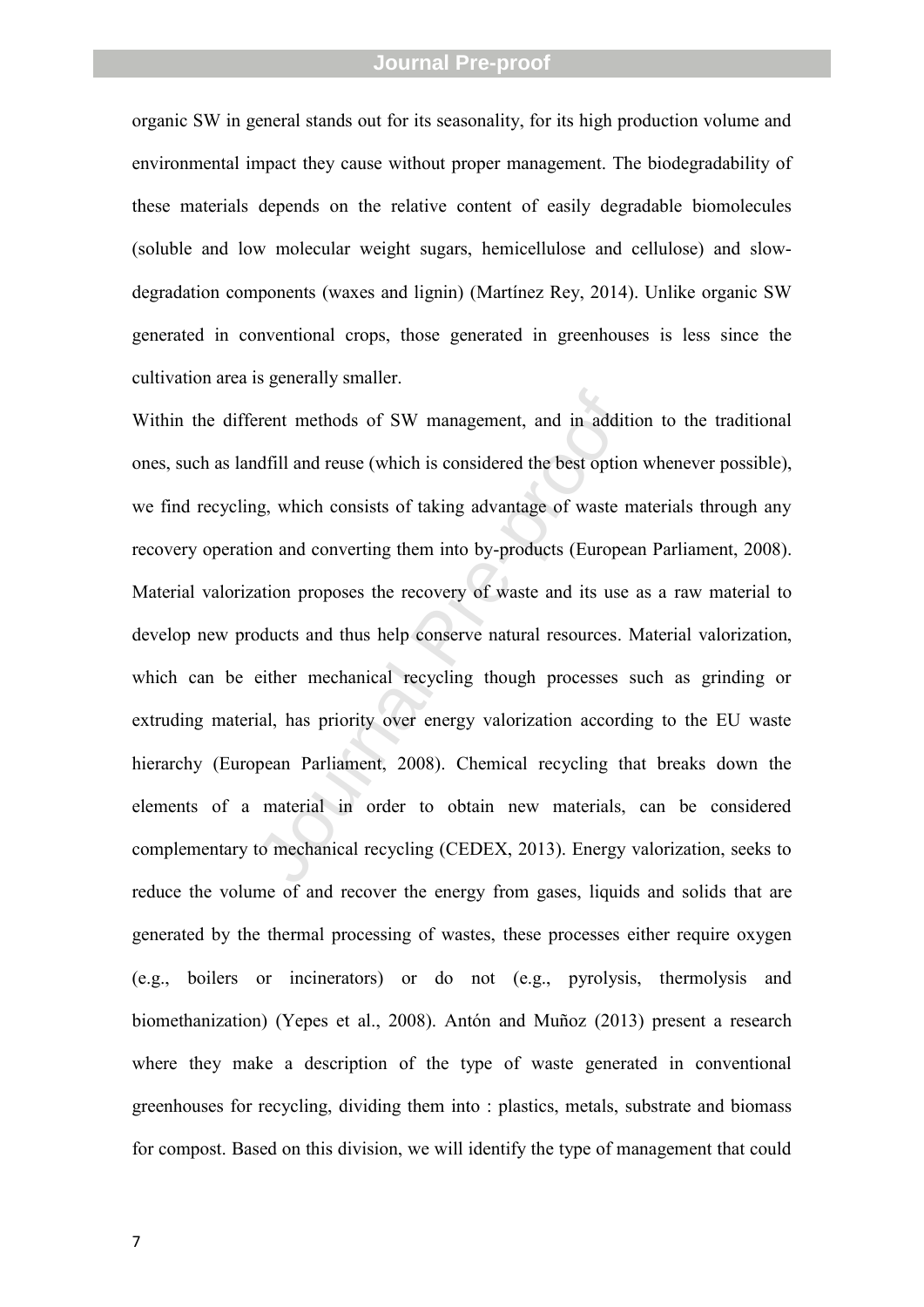be done to take advantage of the SW from the i-RTG, either by reusing it, recycling it to make a by-product in order fix the carbon or, in the last case, its energy valorization.

1.3.1. Plastic

cesses, is the development of composite materia<br>
the plastic with other products to improve the ph<br>
tets (Amigó et al., 2008). Currently, it has been<br>
necorporation of natural fibers as a reinforcement<br>
ties such as the st There are different ways to take advantage of agro-urban waste plastics. Thermoplastics as low density polyethylene (LDPE), the material from which the substrate bags are made, have a high calorific value and for this reason it could be considered the energy recovery (CEDEX, 2013). Another form of material valorization using the same mechanical processes, is the development of composite materials or composites. It involves mixing the plastic with other products to improve the physical characteristics of the by-products (Amigó et al., 2008). Currently, it has been studied and worked largely on the incorporation of natural fibers as a reinforcement of polymers, which improves properties such as the strength and rigidity of the polymer (Satyanarayana et al., 2009).

#### 1.3.2. Substrate

As a substrate, expanded perlite it is widely used because, in addition to being light, it is inert and is easy to use in RTG crops such as tomatoes. Perlite can also be reused several times, thereby reducing costs (Acuña et al., 2013), although it must be processed between crops, because it may become contaminated with pests or other hazards. A study by H. Hanna (2005) proposes a disinfection treatment with hot water that saved 56% of the cost if it were replaced and can be applied for several years without significantly changing the physical condition of the perlite so there would be no negative impact on the performance of the following crops. An important finding regarding the use of perlite, particularly for soilless crops in RTG, is the retention rate of nutrients: approximately 6% of incoming nutrients are retained (for phosphorus) (Sanjuan-Delmás et al., 2018b), which is good to consider when reusing it as substrate.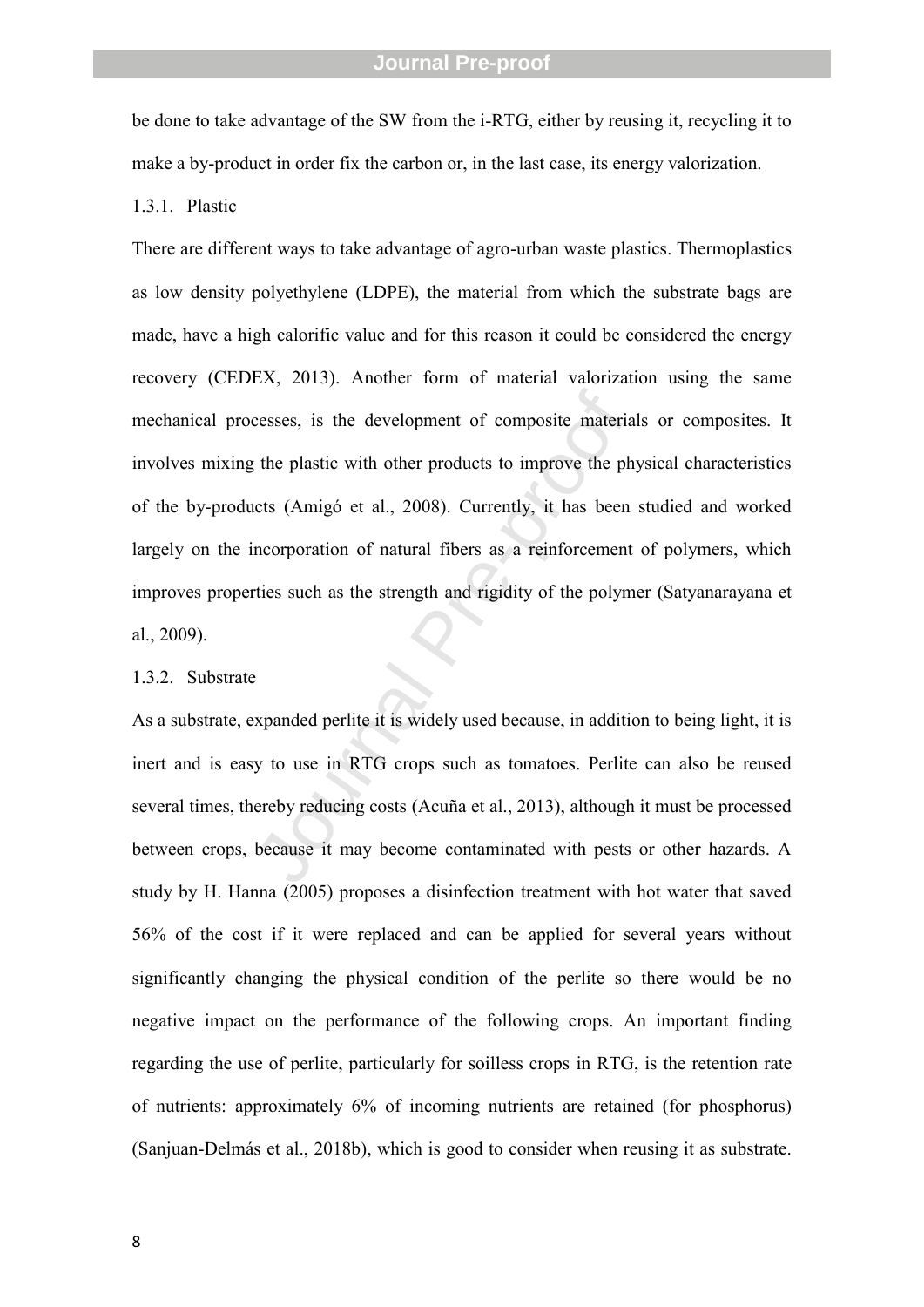sed to create panels and bricks, since it has thermal<br>
2 absorption coefficient that are similar to other<br>
1 greater density (Schiavoni et al., 2016). Mixin<br>
1 te composites has resulted in better properties for t<br>
1 in wh As a waste by-product, the properties of expanded ground perlite have been studied for use as a substitute for cement or as an additive with pozzolanic activity (Kotwica, Pichór, Kapeluszna, & Różycka, 2017). It can also be incorporated as an amendment to clay soils when previously disinfected. It has been shown that this material does not affect crop production (Urrestarazu et al., 2005) On the other hand, considering that it is a relatively new material, there are several studies for alternative uses of perlite, since it has a low thermal conductivity compared to other mineral materials. For example, perlite may be used to create panels and bricks, since it has thermal insulation properties and an acoustic absorption coefficient that are similar to other granular materials, although with a greater density (Schiavoni et al., 2016). Mixing perlite with other materials to create composites has resulted in better properties for the creation of panels (Li et al., 2016) in which case only new perlite is used. Expanded perlite particles (unused) have also been studied for processing by countergravity infiltration with aluminum to form synthetic foam (Taherishargh et al., 2014). Furthermore, perlite has also been tested with additives for the production of concrete with good results (Señas et al., 2004).

#### 1.3.3. Biomass

Currently, there are many projects for the use of SW generated by the agricultural industry, mainly for the organic fraction or biomass. Most are based on the compost elaboration and the recovery of its nutrients and compounds, elaborating high value biochemicals (Brar et al.,2014) or finally as energy, considering the large volumes of waste that are generated. From the CE perspective, initiatives with a social vision have emerged focused on the exchange of waste at the district level for its use (Fernandez-Mena et al., 2020). On the other hand, the material valorization of residual biomass from the agricultural industry has expanded due to the interest in creating new eco-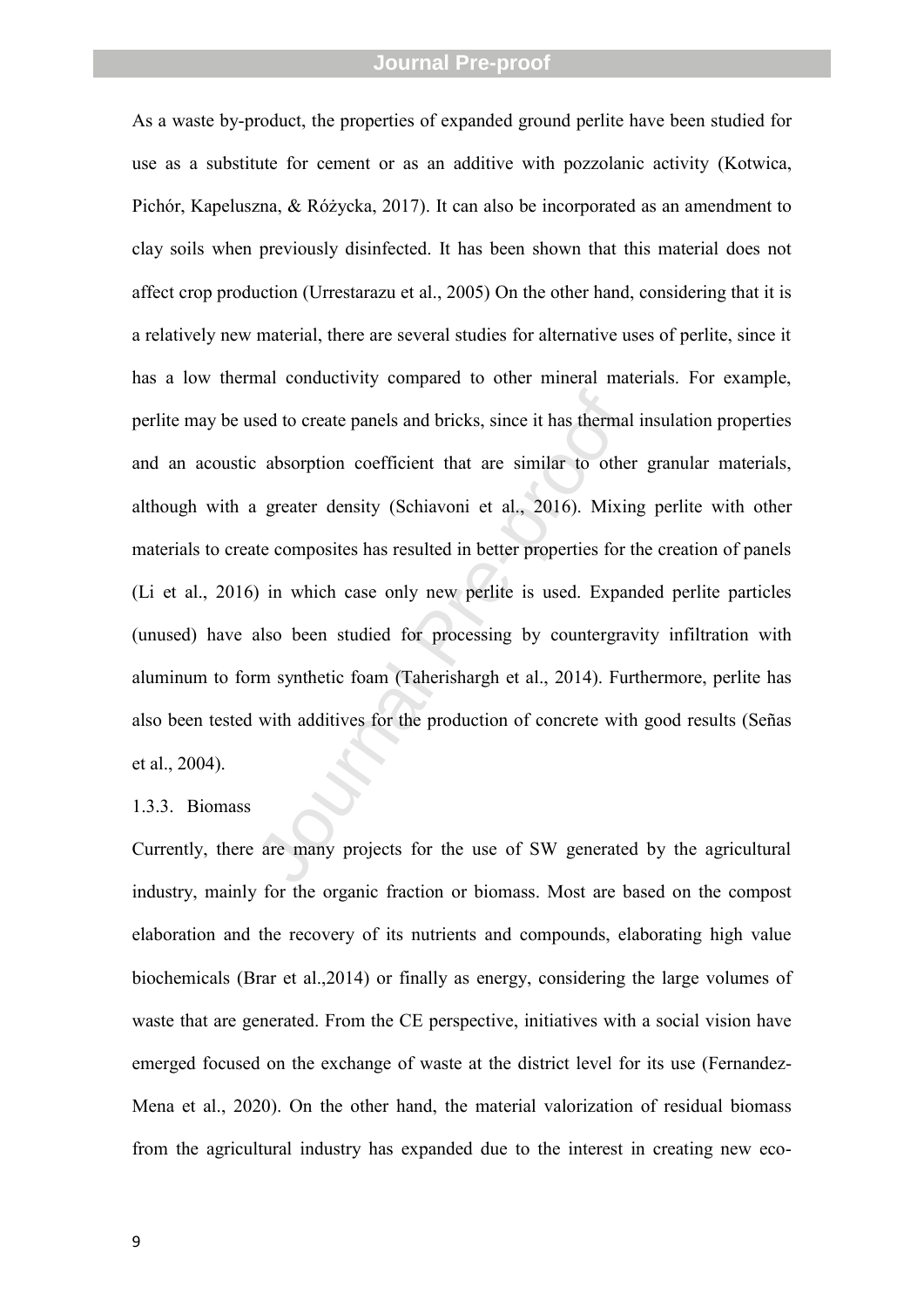sults. The study done by Jústiz-Smith (2008) characterization of this type of lignocellulosic fit<br>natrices. There are also very complete studies<br>ods, matrix reinforcement systems, morphology, pr<br>ch as the overview study t materials with it. The eco-material concept was created in 1991 to refer to materials designed to minimize environmental impacts considering their complete life cycle (Wang et al., 2005). To that end, several researchers around the world are conducting detailed analyzes studying organic waste materials (Sierra-Pérez et al., 2018). These materials are generally classified as "unconventional" materials since they are still in a pre-commercial stage (Schiavoni et al., 2016). The matrices of biodegradable polymers reinforced with natural fiber (biocomposites) are evidence of this trend that has shown to have good results. The study done by Jústiz-Smith (2008) characterizes sugarcane bagasse, banana tree trunk and coir to evaluate their potential as a reinforcing material. In addition to the characterization of this type of lignocellulosic fibers as reinforcement for polymeric matrices. There are also very complete studies in terms of market, processing methods, matrix reinforcement systems, morphology, properties and product development such as the overview study that Satyanarayan (2009) performs on the bagasse of sugarcane, peel, jute, flax, pineapple, sisal and cotton for reinforcement in mixtures with different types of polymeric matrices. The development of biodegradable pots using hemp fibers combined with seeds and husks of tomatoes and alginate as a binder has also been experienced. The same materials that make films or sheets were demonstrated to have good mechanical properties that could be used to improve existing products, making them eco-friendly (Schettini et al., 2013). On this subject, there is an investigation (Nisticò et al., 2017) about the use of postharvest tomato plant parts as fillers to manufacture films composed of synthetic polymers from fossil sources, in which the mechanical properties of the tomato waste are defined. The results showed that the film can be competitive in cost, performance and sustainability. Natural fibers for reinforcement are also used to make polyurethane foams, as shown by the research from the National University of Costa Rica, where they use waste molasses and cane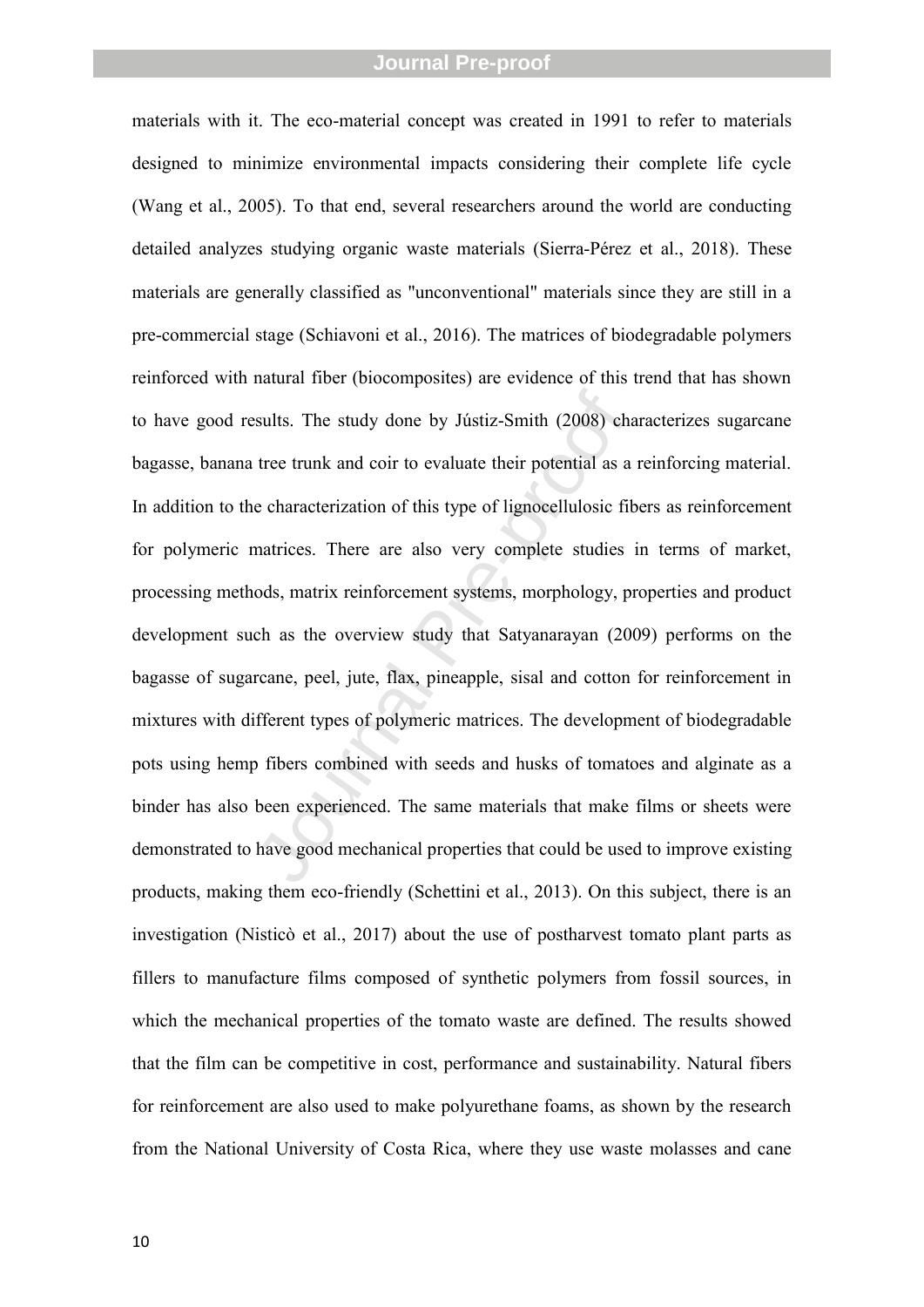bagasse fiber as reinforcement material with positives results (Vega-Baudrit et al., 2011).

#### 1.4. Residual biomass within cities

xeluding residues from agricultural production. For<br>dens and parks" is largely made up of stems, branco<br>biomass that is managed at the municipal level is co<br>fill. For the year 2017, the biomass of parks and  $\beta$ <br>fill. For Within cities, organic waste or "bio-waste" according to the European Parliament (European Council, 2008) refers to biodegradable waste from gardens and parks, food and kitchen waste from households, offices, restaurants, wholesale, catering services, among others, excluding residues from agricultural production. For its part, the fraction comprising "gardens and parks" is largely made up of stems, branches and leaves. Most of this residual biomass that is managed at the municipal level is composted and the rest goes to the landfill. For the year 2017, the biomass of parks and gardens generated in Spain was 266,779 tons per year, of which 63% was composted, 33% was destined for landfills and 4% was incinerated (MITECO, 2017). In Barcelona, for the same year, the biomass fraction of parks and gardens was 696 tons (Ajuntament de Barcelona, 2018). The final destination of the waste biomass depends on many factors such as the type of crop, the volume generated, and the proximity of composting or biomass recovery plants, the latter determine whether it can be used in the place where it was generated and the possible transport costs, which would, in turn, determine the economic viability of its reuse (Energía, 2013). Burning or incinerating urban waste biomass is not tenable because these processes are currently highly controlled or even prohibited, they can cause damage to the soil and the environment due to smoke emissions, and there is the risk of contamination with nonorganic waste (Dupuis, 2012). Composting biomass is a traditional option for management (Burés et al., 2014; Ros, 2012) since it produces stabilized organic matter, free of pathogens, which, when applied to the soil is beneficial in that it improves soil structure and water retention. Composted biomass could be used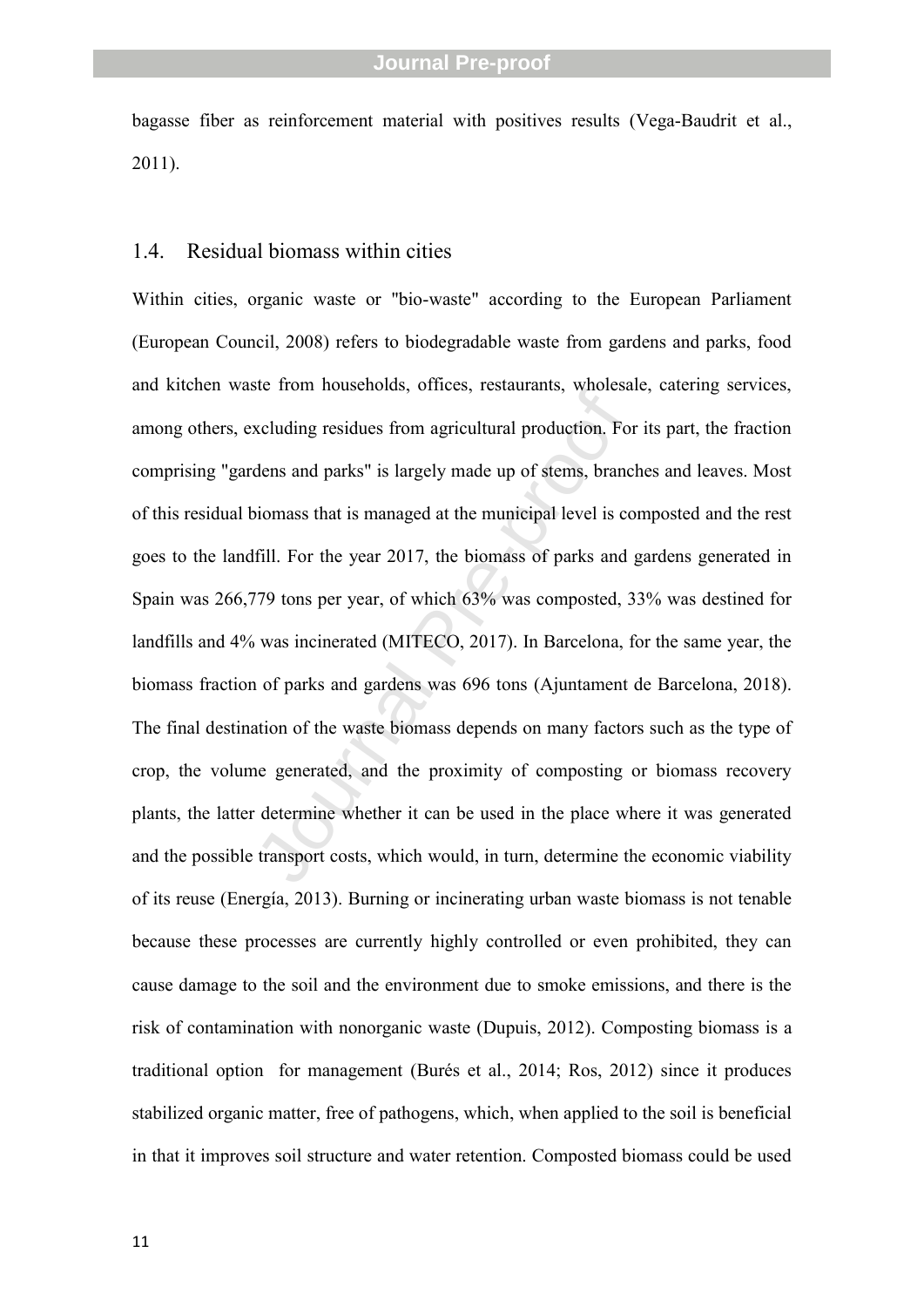ing). In general, the results show that home condustrial composting, mainly due to the reduction<br>es less) related to the collection and transport of ortion related to the industrial compost process is be<br>rial composting. H as a substrate component for ornamental plants, gardening (Quintero et al., 2011) landscaping, and forest nurseries as explained in a characterization study by Mendoza (2010). In this way it can also be used as an amendment, as a conditioner acting on many of the properties of the soil, as a fertilizer providing nutrients, or even as a substrate for soilless crop (Urrestarazu et al., 2005). There is a study (Martínez-Blanco et al., 2010) about the comparison between the environmental impact generated by composting management at the municipal (industrial) level and local management (home composting). In general, the results show that home composting has greater benefits than industrial composting, mainly due to the reduction of environmental impact (1.5 times less) related to the collection and transport of organic SW , and the energy consumption related to the industrial compost process is between 5 and 6 times less than industrial composting. However, the emission of gases such as nitrous oxide, methane and ammonia that are released during the process of making homemade compost is greater than in the industrial process (5-8 times greater) where they use forced aeration and biofiltration of the exhaust gases. Particularly in the case of i-RTG, the results of the study focused on life cycle assessment (LCA) of Sanjuan-Delmás (2018a), show that composting biomass is a critical point due to the release of gases during the process, which generates 25% avg. of the impact on terrestrial acidification and 12% avg. of the impact on climate change.

#### **2. Case study: Tomato crop in i-RTG of the FertileCity project**

In recent years, urban agriculture projects have been developed within and on buildings in order to save natural and energy resources (Thomaier et al., 2015). FertileCity project is an example of RTG that is developed on the upper floor of the ICTA-ICP building in Barcelona, in the Urban Agriculture Laboratory (LAU1). Which are based on a horticultural production system connected to the building in terms of water, energy and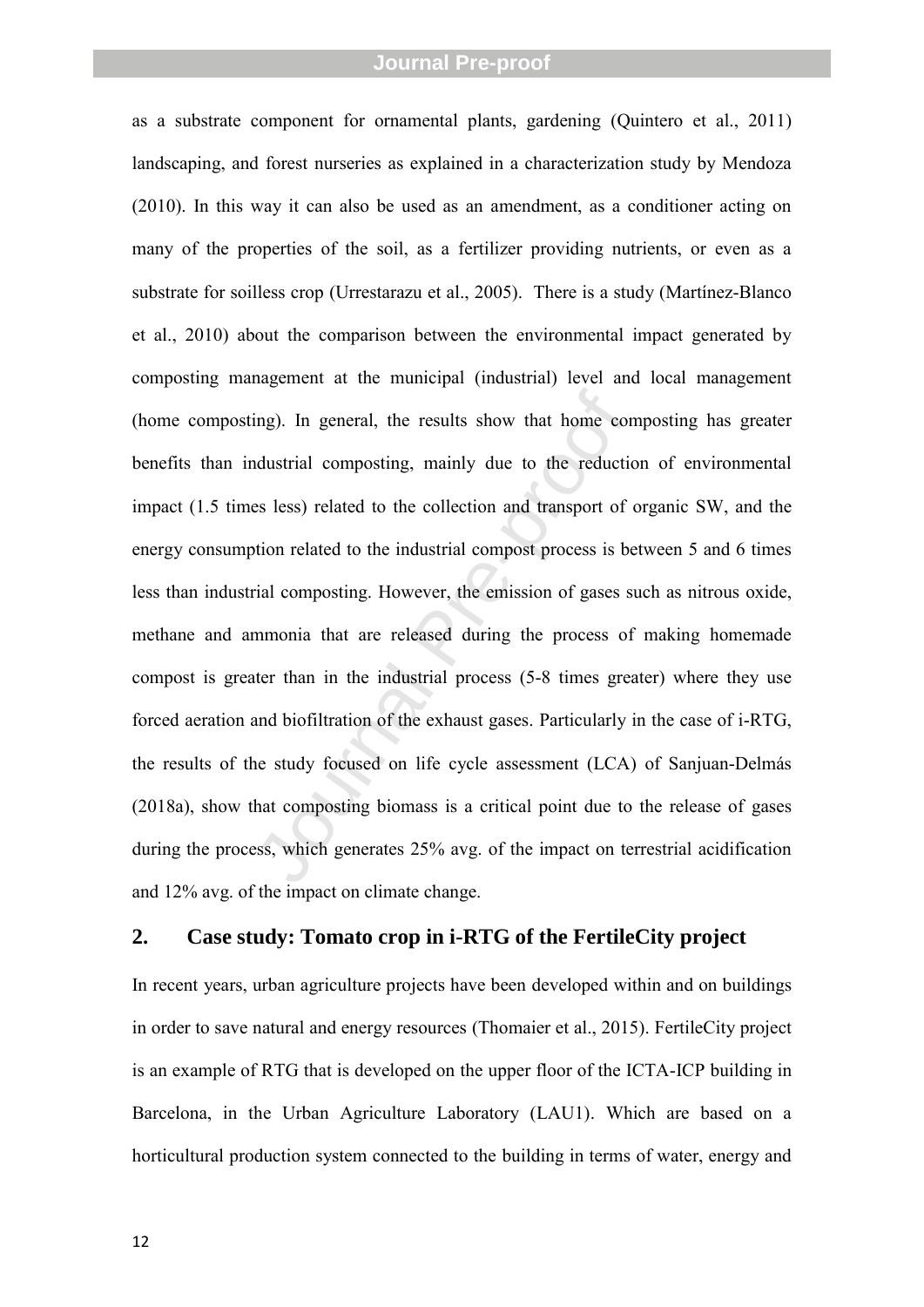CO <sup>2</sup>, for research purposes on food production from a sustainable approach as an i-RTG (Sanjuan-Delmás et al., 2018b). The type of tomato grown in the LAU1 is heart of ox ("cor de bou") (Solanum lycopersicum) variety Arawak for spring and Tomawak for winter (Sanjuan-Delmás et al., 2018a) using expanded perlite as a substrate. During the crop, regular pruning is carried out as part of the maintenance of the tomato plants. All the residual biomass in the LAU1 is weighed to keep track of the amount of organic solid waste that is produced in the crop. The destination of this type of waste would commonly be its deposit in the organic waste containers that are managed at the municipal level as part of the selective collection of organic urban SW (industrial composting).

### **3. Justification and aim of the study**

ts deposit in the organic waste containers that<br>as part of the selective collection of organic u<br>**ation and aim of the study**<br>on the FertileCity Project have been carried out, m<br>b make the system more sustainable, improvin Several studies on the FertileCity Project have been carried out, mainly using the LCA methodology to make the system more sustainable, improving its environmental performance and the efficiency of its resources through energy (Nadal et al., 2017) and its ecological network (Piezer et al., 2019), air quality (Ercilla-Montserrat et al., 2017),<br>N<sub>2</sub>O emissions (Llorach-Massana et al., 2017a) and nutrients (Rufí-Salís et al., 2020). There are only two studies focused on the use of organic solid waste from i-RTG tomato plants (mixture of 50% stems with 50% branches and leaves) in order to fix  $CO_2$  as byproducts, as biochar (Llorach-Massana et al., 2017b) and as thermal insulation material for building (Llorach Massana, 2017c) The results of those studies show that the insulation material has 8% lower net emissions than biochar and higher capacity to fix carbon for long periods than the biochar because part of the carbon in the biochar (50%) is not considered stable. Even though for the insulation material the tomato plants represent just the 30% of the total mass because it must mix with other raw materials as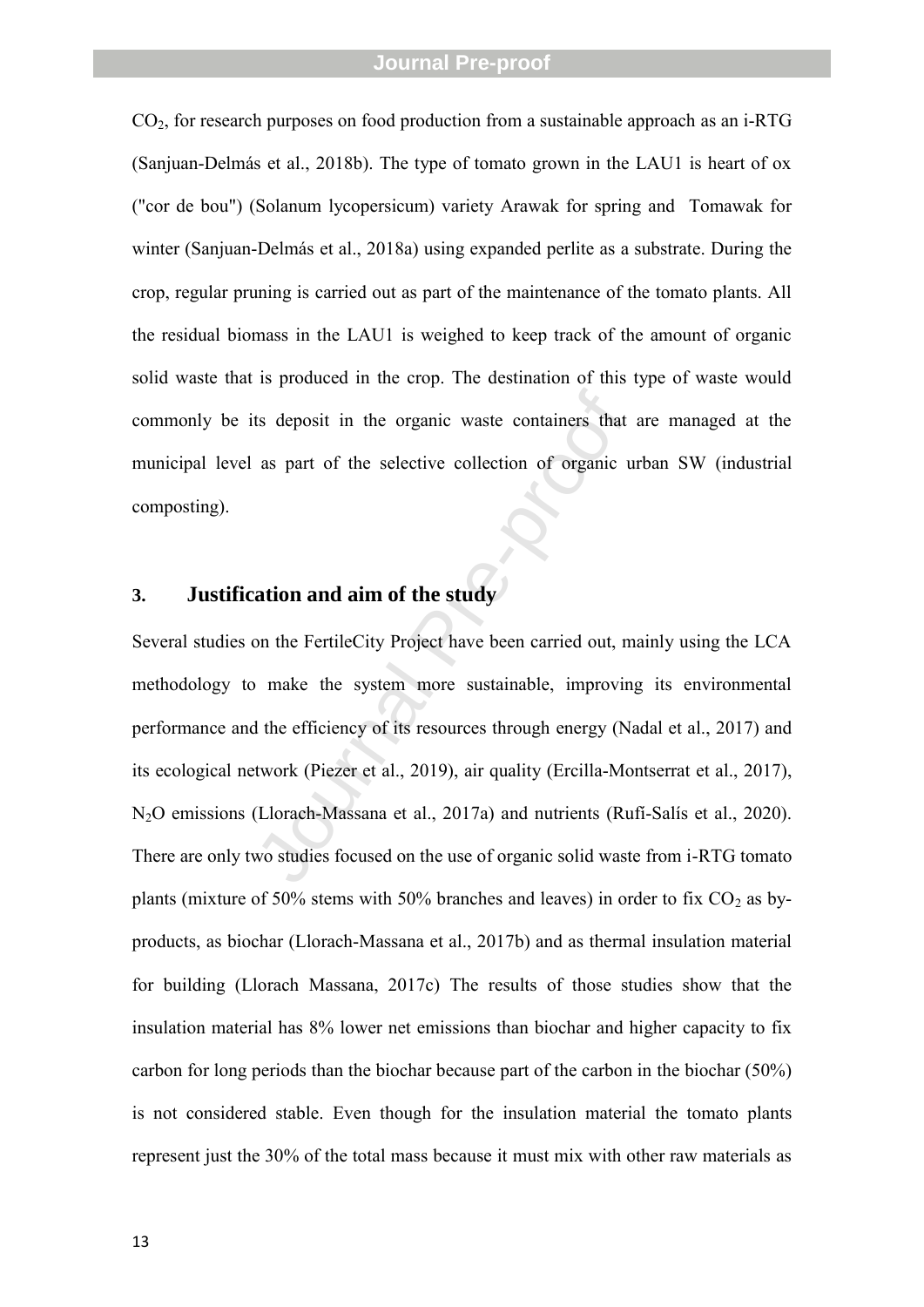G project has the potential to be used locally from<br>flow of its generation and the type of management rabove, to make a proposal for the use of the<br>for future research in this area. In this way, this res<br>typology of SW wit sand and lime and the thermal performance with respect to the density is not efficient (a high density with this material is required). On the other hand, the process plants to make the by-products are consider 25 km far away from the i-RTG (in the industrial area located in northern or southern Barcelona) (Llorach Massana, 2017b). However, from the circular economy approach it is important to consider the use *in situ*, which would eliminate the impacts related to transportation to any energy or treatment plant. The objective of this study is to identify what type of SW from the tomato crop of the FertileCity i-RTG project has the potential to be used locally from a CE perspective considering the flow of its generation and the type of management needed for each case. Based on the above, to make a proposal for the use of the SW selected as an approximation for future research in this area. In this way, this research seeks to make visible this new typology of SW within cities, which would help to rethink directives and policies regarding management for its use and help fill the gap with respect to improving environmental performance of i-RTG life cycle through SW flow from CE perspective.

#### **4. Materials and Methods**

#### 4.1. i-RTG sampling

The SW flow from the Urban Agriculture Laboratory (LAU1) of the FertileCity project with a total crop area of 84.34  $m^2$ , where 171 tomato plants grown in a soilless system, described in Sanjuan-Delmás et al. (2018a), is used for this study. Expanded perlite is used as a substrate in 57 low density polyethylene (LDPE) plastic sacks OTAVI S&B brand (three tomato plants in each sack). Three tomato crops are considered carried out between February 2015 and July 2016: S1 (spring-summer) from 10/02/2015 to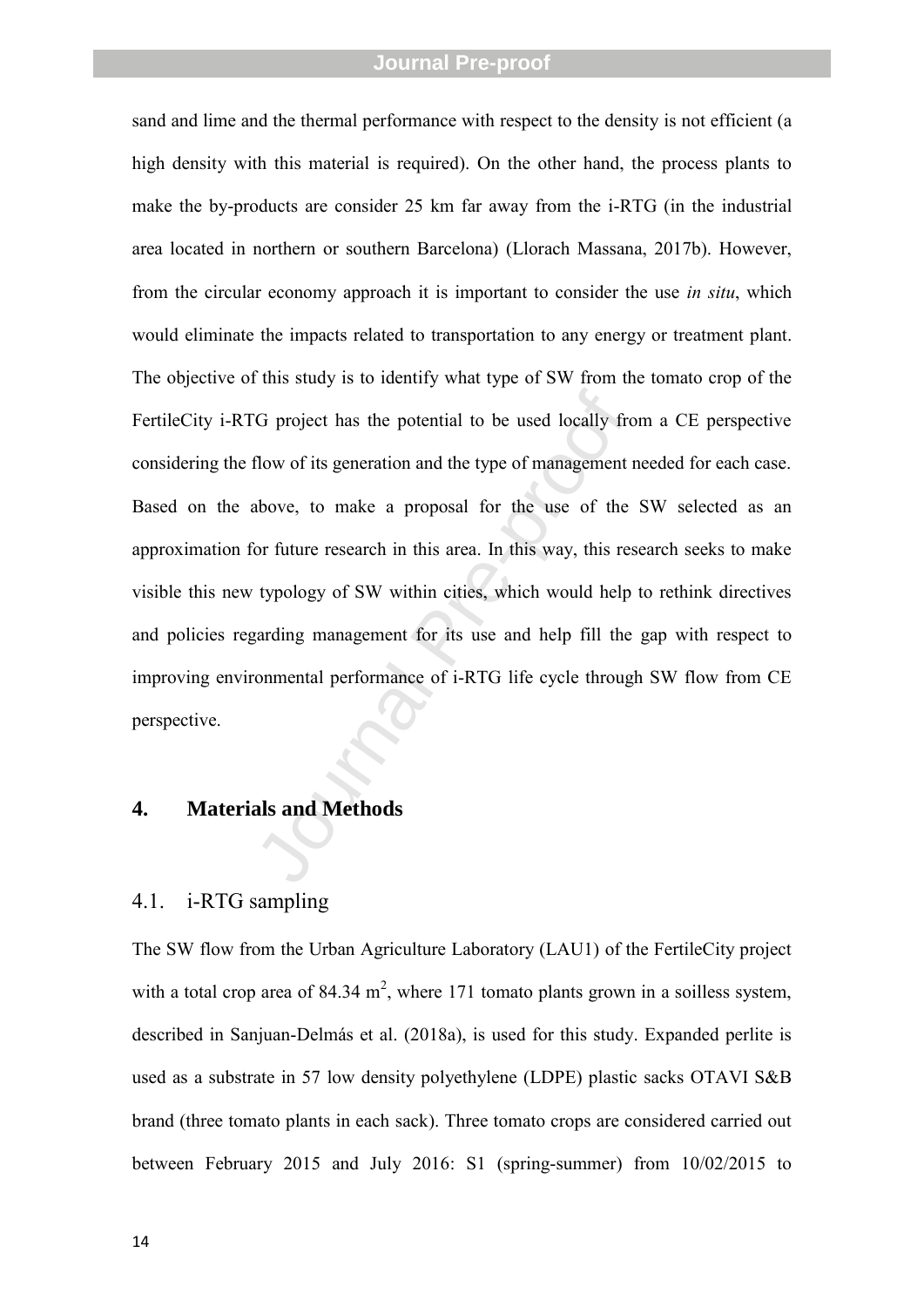23/07/2015 (164 days); W (fall-winter) from 15/09/2015 to 04/03/2016 (169 days); S2 (spring-summer) from 08/03/2016 to 20/07/2016 (133 days) (detailed information can be reviewed in Supplementary data). In addition, we incorporated the S3 extended tomato season (189 days), from  $12/01/2017$  to  $18/07/17$ , for a measure of biomass volume.

#### 4.2. Classification and quantification of i-RTG SW flow

If the LAU1 for crops S1, W and S2, was calculata from the inventory of materials (Sanjuan-De a of crop monitoring, production (commercial ang (leaves and branches) and quantification of bion 2017) which is composed of the The SW flow of the LAU1 for crops S1, W and S2, was calculated based on the compilation of data from the inventory of materials (Sanjuan-Delmás et al., 2018a), along with data of crop monitoring, production (commercial and non-commercial tomatoes), pruning (leaves and branches) and quantification of biomass at the end of the crop (2015 and 2017) which is composed of the main stems of the plants along with their branches and leaves. For research purposes, at the end of the crop the stems are detached from the vertical training system based on raffia threads that serve as guides, first separating the stem from the plastic clamping rings. The stems are cut to 20 cm from the base of the substrate bag. Subsequently, all branches along with the leaves are separated from the main stems and also weighed and measured separately. All this biomass is placed on the ground for natural drying for 2 months in a covered area in the same building with similar conditions to those of LAU1 to be analyzed and perform experiments (Fig.1). Once the stems are dried, they are measured and weighed again to identify the percentage of moisture lost.

It is also considered as part of the inventory the inputs of the i-RTG tasks, leaving aside the greenhouse infrastructure (building-LAU1) and the energy, gases and water flow (that is recirculated) along with the nutrients, fertilizers and pesticides that are applied to the crop. Also leaving aside the roots due to its low volume generated and inedible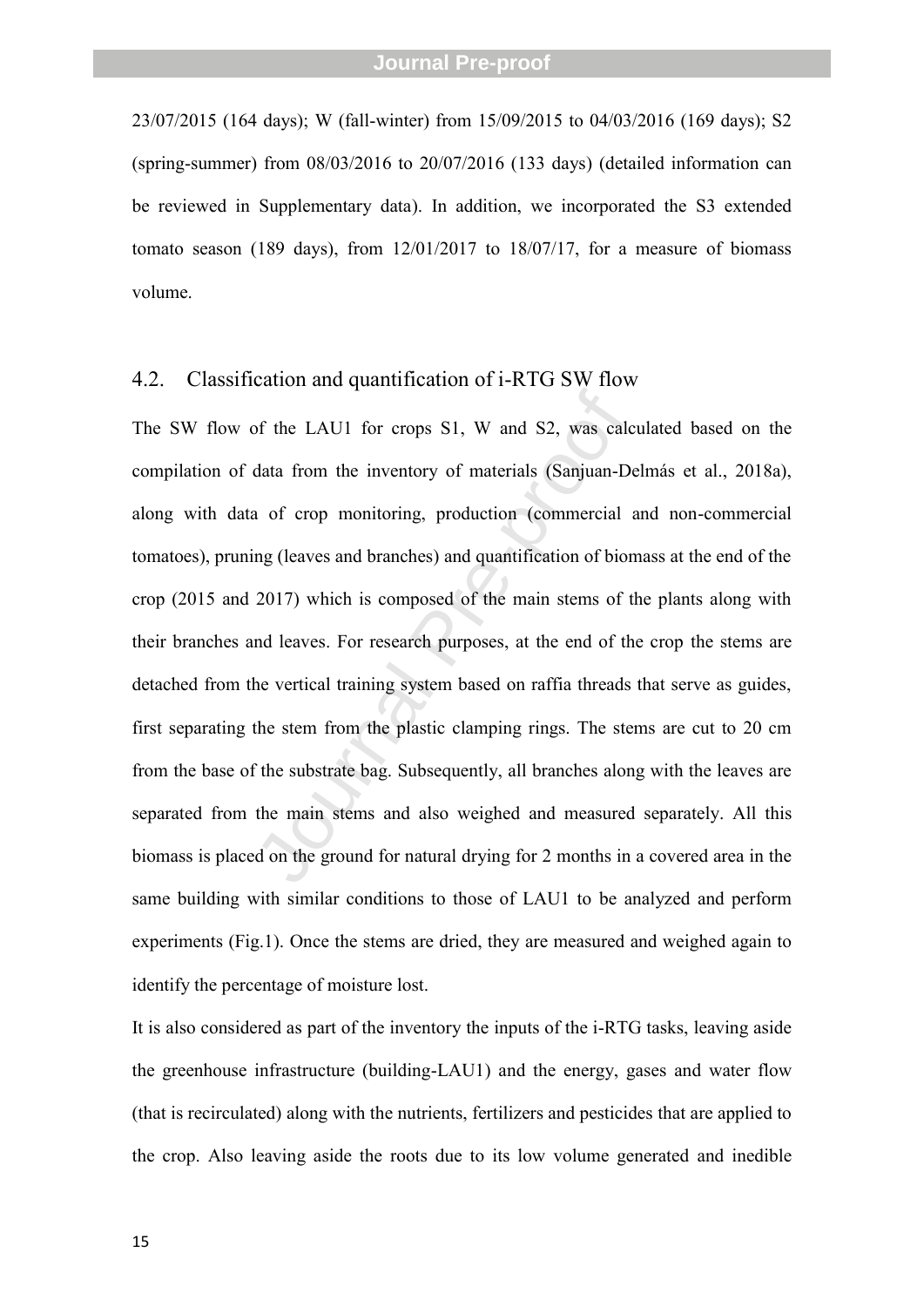tomatoes, which are considered so due to diseases (pests, rot or flowering) accounting for less than 2% of total tomato production (Sanjuan-Delmás et al., 2018a) for being a very irregular flow, not constant with respect to time and its volume of generation. The amount of each materials used in the three crops was averaged and according to the life time of each material, the volume generated per avg year, per kilogram of tomato (production), per crop area  $(m^2)$  and per avg number of plants in the crop, was calculated (see Table 1). The production of 1269.2 kg/year avg. of edible tomatoes was considered as ratio reference.

Based on the results on the classification and quantification (Table 1) of the SWs of the i-RTG and based on the literature regarding the management for each type, the SW with the greatest potential to be used locally from a circular economy perspective was identified and was performed a proposal for its use.

#### 4.3. Proposal for the use of SW selected into the i-RTG

tio reference.<br>
sults on the classification and quantification (Table<br>
d on the literature regarding the management for ea<br>
tential to be used locally from a circular econo<br>
as performed a proposal for its use.<br>
l<br>
d for t Two experimental lettuce crops grown in a soilless system were made using tomato stems as a substrate. The experiment was carried out in part of the Urban Agriculture Laboratory 2 (LAU2) of the ICTA-ICP Barcelona building with temperatures between 20  $^{\circ}$ C - 33  $^{\circ}$ C. The description of the experimental design for both crops and the treatments that were applied can be reviewed in Supplementary data. To make the substrate, approximately 13.5 kg of dried tomato stems of the 2017 crop dried at room temperature (under similar conditions to LAU1 described in section 4.1) were used. They were shredded with a Tecnoinsaen, sl. machine Model: ECO 5.5 Power: 4Kw, 1 Phase Type: 90L/2, Hz 50, Kw 2.2. The stems were passed only once through the shredded machine and fiber lengths between 0.5 and 10 cm were obtained.

Half of shredded stems for crop were disinfected in an autoclave for 40' at 121 °C.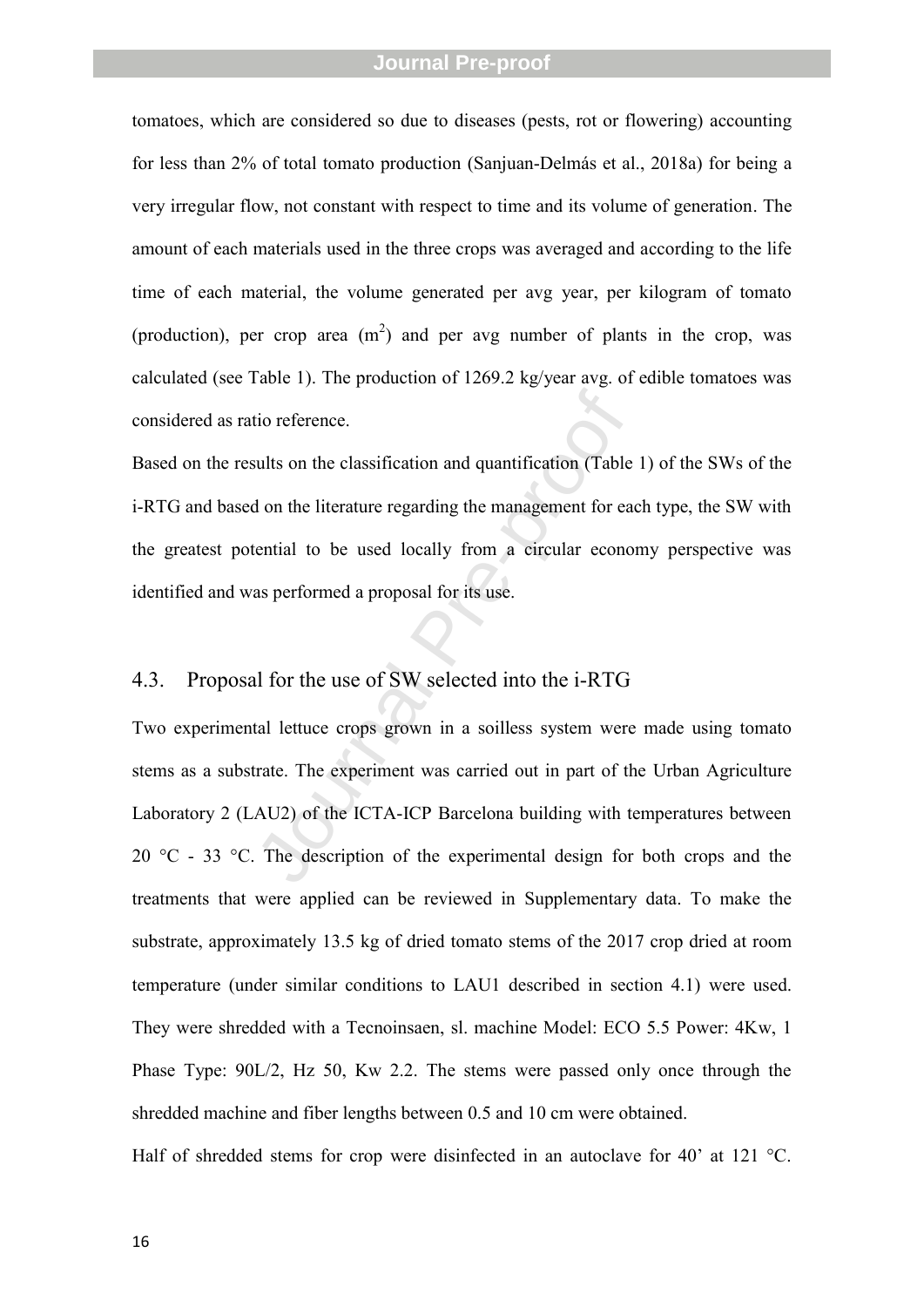Autoclaved disinfected tomato stems were identified as TT and uninfected (untreated) as UT. The plastic bags for perlite substrate were emptied and reused to make bags with an average capacity of 17L. 6 bags of UT substrate with a weight of 0.560 kg avg. each, and 6 bags for the TT with a weight of 1,680 kg avg. each were assembled. This is because after the autoclave process, the fibers (TT) were moistened and compacted. On the other hand, 6 bags were filled with the control substrate that expanded perlite with a weight of 1,480 kg avg. each, 18 bags in total. In each sack 2 lettuces of the Oakleaf variety were placed, 36 plants in total.

#### **5. Results and discussion**

#### 5.1. Classification, quantification and management of i-RTG SW flow

ced, 36 plants in total.<br> **and discussion**<br>
cation, quantification and management of i-<br>
sssification and quantification of the solid waste flo<br>
(Fig.2) of the i-RTG waste, the following materia<br>
solid waste generated per Based on the classification and quantification of the solid waste flows represented in the Sankey diagram (Fig.2) of the i-RTG waste, the following materials represent less than 1% of the total solid waste generated per avg year in the i-RTG: (Table 2): hoses (0.55 kg/year), gaskets and hose covers (0.07 kg/year), drippers and distribution boards (0.015 kg/year), leachate collection trays (9.64 kg/year), plastic sacks (perlite containers) (1.78 kg/year), film (6.41 kg/year). All of the above classified as plastic waste, which according to its low volume produced and according to bibliographic data, its management does not imply a major problem within cities as part of selective collection, in which case, recycling at the municipal level would be the best use option since it is a simple process that allows the use of this material several times without the need to extract new raw materials, which reduces environmental impacts. In this case, the route of use would be composting at the municipal level. Since the aforementioned materials are not generated consistently and their volumes are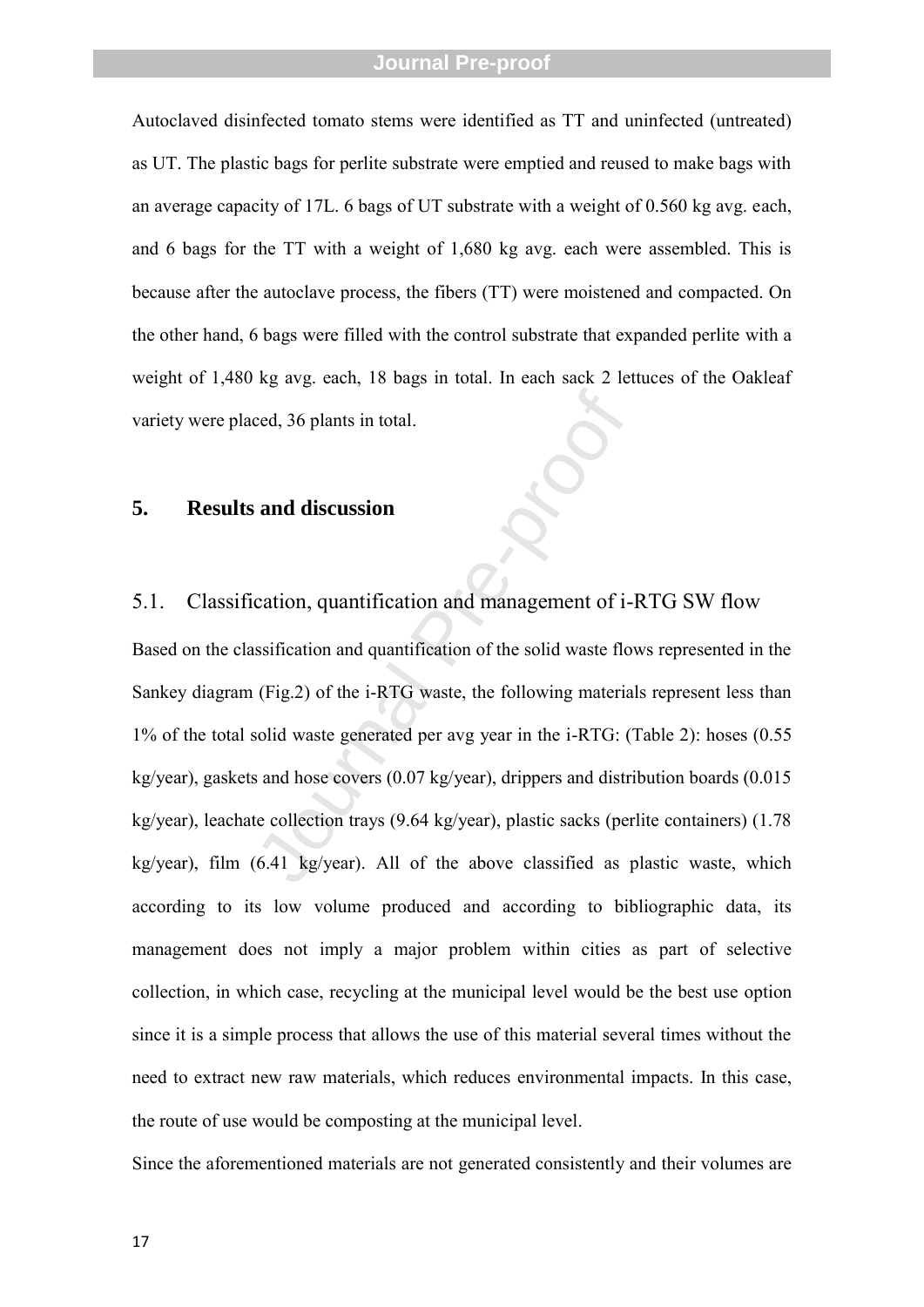1 biomass from pruning (226.09 kg/year), which<br>10 days from the start of cultivation; leaves and b<br>1); and stems that measure 6 m long avg. (129.05 k<br>1); and stems that measure 6 m long avg. (129.05 k<br>1)<br>the end of the har not consequential, they were not considered to have the potential to be taken advantage of locally. On the other hand, the following materials represent the largest volumes of SW from the i-RTG: expanded perlite (207.06 kg/year) which is the most generated inorganic fraction, only one bag weighs 12 kg after use (wet perlite). From CE's perspective, the best option for its management after its useful life of 3 to 4 years is its reuse as a substrate. Passing this time, the hot water cleaning and disinfection treatment described by H. Hanna (2005) can be used if necessary, without affecting the next crop; leaf and branch biomass from pruning (226.09 kg/year), which begins to generate approximately 30 days from the start of cultivation; leaves and branches after harvest (204.05 kg/year); and stems that measure 6 m long avg. (129.05 kg/year) generated in just one day at the end of the harvest. The total organic fraction is 559.19 kg/year that is generated in a single i-RTG. Although this type of biomass could be considered as agricultural greenhouse waste by the type of generation within a food production chain, for management purposes it could not be considered as such, since in addition to having a volume that is not comparable to the many tons that are generated in conventional greenhouses, their generation occurs within cities where they could not be reintegrated into the land as compost or amendment (Sanyé-Mengual et al., 2016). Considering then the biomass generated in i-RTG as waste, its management would be the selective collection by the municipality as a fraction of parks and gardens, considering that it is also about stems, branches and leaves that, according to the type of management indicated, its form of use would be composting at the municipal level.

In general, the results show that the total of i-RTG SW is 784.04 kg/year and the ratios are 0.61 kg of SW per 1 kg of tomato production are generated, of which the largest portion of the waste is organic and represents 0.44 kg per 1 kg of tomato production (see Fig. 3). Taking into account the great growth potential that RTGs have for food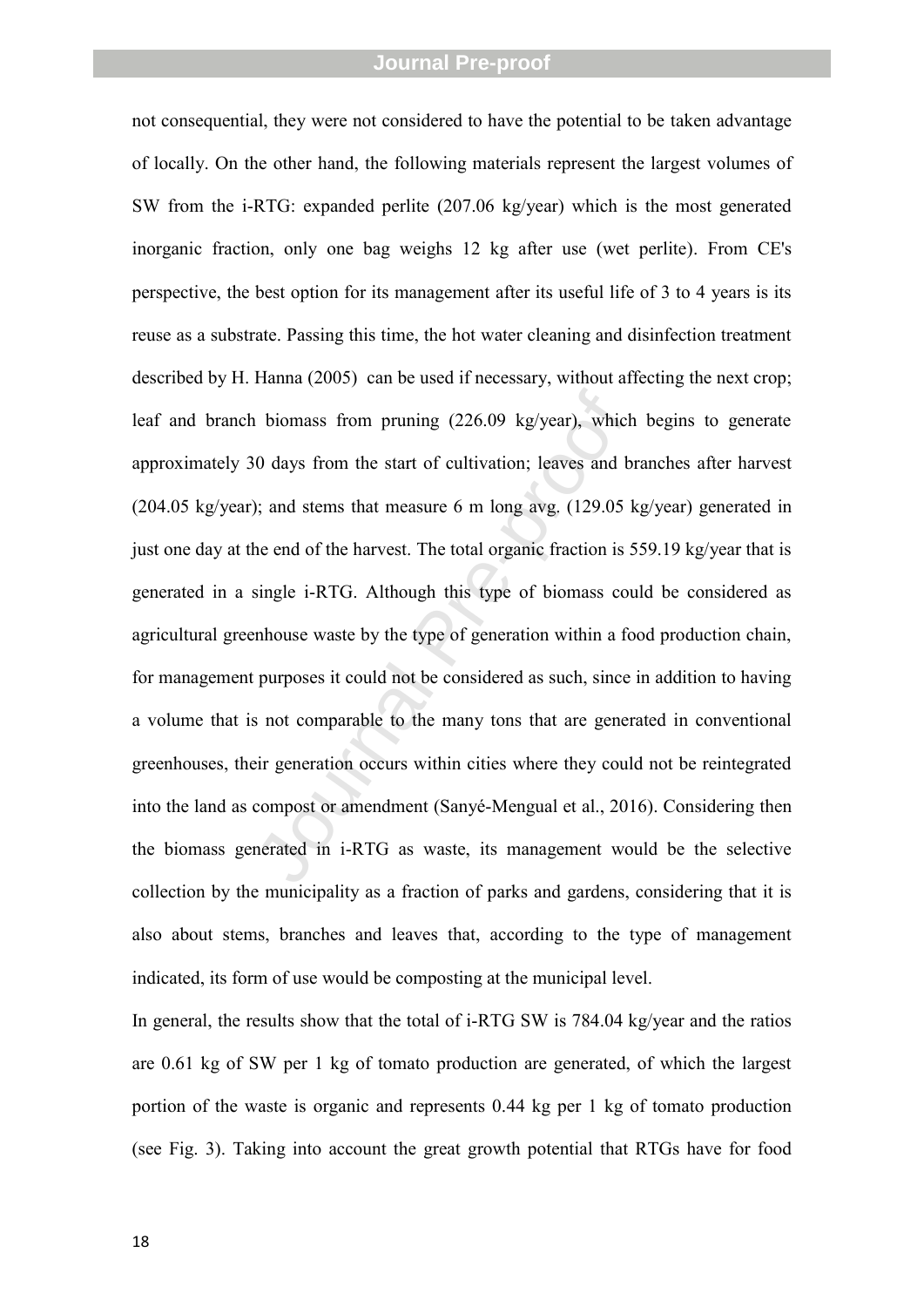production (Toboso-Chavero et al., 2019) and according to the growth projection, for the case of Barcelona with the strategy of creating  $22,000 \text{ m}^2$  of green roofs by  $2030$ (Barcelona, 2017), considering the results of the case study that shows the generation of organic SW of 6.63 kg per  $m^2$  per average year (see table 2), the biomass that would be generated within the city from i-RTGs would be generated from i-RTG would be 145,860 kg. That is, there would be an annual increase in the municipal fraction of gardens and parks that would have to be managed within cities of approximately 20%, considering the generation of this fraction in 2017 (Ajuntament de Barcelona, 2018).

# 5.2. Identification of i-RTG SW with potential for local use from a CE perspective

generation of this fraction in 2017 (Ajuntament de H<br>cation of i-RTG SW with potential for loc<br>cation of i-RTG SW with potential for loc<br>orementioned results regarding the i-RTG SW flo<br>ment possible for each type, it was d Based on the aforementioned results regarding the i-RTG SW flow generated and the type of management possible for each type, it was decided to prioritize biomass over inorganic SW and the substrate. However, the frequency of its generation varies according to the type of biomass. That is, both pruning (branches and leaves) are generated in small quantities throughout the cultivation time, so that their management does not represent a major problem for cities, unlike the stems of tomato plants that, due to the large volumes in a single day at the end of cultivation (can be reviewed in Supplementary data) and their woody quality when dried. The case study shows that, when the tomato stems are natural dried, they lose between 80 and 86% moisture (can be reviewed in the Supplementary data) keeping the same length of 6 m avg.

On the other hand, considering the characteristics of the stems, to be managed like the rest of the waste from gardens and parks, like the branches, the stems would have to be crushed to accelerate the degradation process as a previous process of composting, either dry or fresh. Based on the results regarding the quantity, timing and type of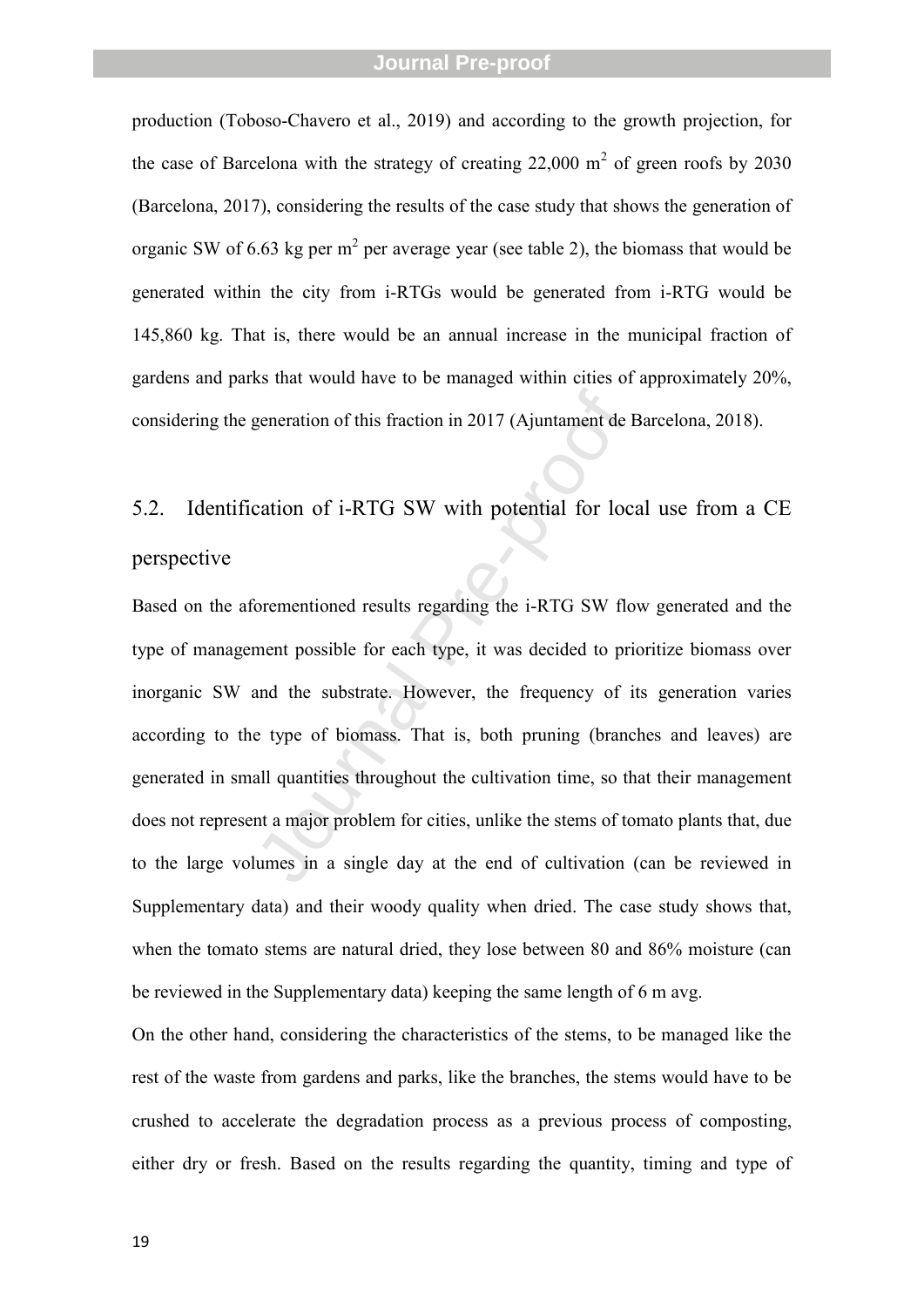management, the fraction of tomato stems was chosen to develop a proposal for it use *in situ* from a CE perspective.

#### 5.3. Proposal for the local use of i-RTG tomato stems

or organic waste start as franks, taw vegetables, and function as a bulking agent to provide enou<br>necessary, and prevent the generation of leachates dio<br>would be between 0.8: 1 and 1.3: 1 respectively<br>king, the first step One of the ways of taking advantage of biomass in situ, particularly the stems of tomato plants, is composting as mentioned above. In this case, they would need to be mixed with other types of organic waste such as fruits, raw vegetables, and other food scraps. The stems would function as a bulking agent to provide enough porosity, reduce moisture when necessary, and prevent the generation of leachates during the composting process. The ratio would be between 0.8: 1 and 1.3: 1 respectively (Colón et al., 2010). For compost making, the first step would be to crush the stems to adjust the particle size and speed up the degradation process. This is the only step that involves energy consumption (28 kW/h per ton of bulking agent avg.) (Martínez-Blanco et al., 2010). On the other hand, the greatest impact generated in home composting is related to the emission of volatile organic compounds, nitrous oxide, methane, and ammonia gases that are released during the manufacturing process and together represent 99% of total emissions (Quirós et al., 2014). Another option for its use is the preparation of the substrate, which does not require the use of another type of waste and the only process for its preparation is its crushing. Therefore, speaking only of the environmental impact generated during the composting process, without considering the stage of use, the preparation of the substrate implies a reduction in the environmental impact compared to domestic composting. On the other hand, considering that compost making is the most widespread practice for the use of organic SW, both in the agricultural industry and at the municipal level. It was decided to take advantage of the tomato stems as a substrate for two experimental lettuce crops. The design of the experimental crops can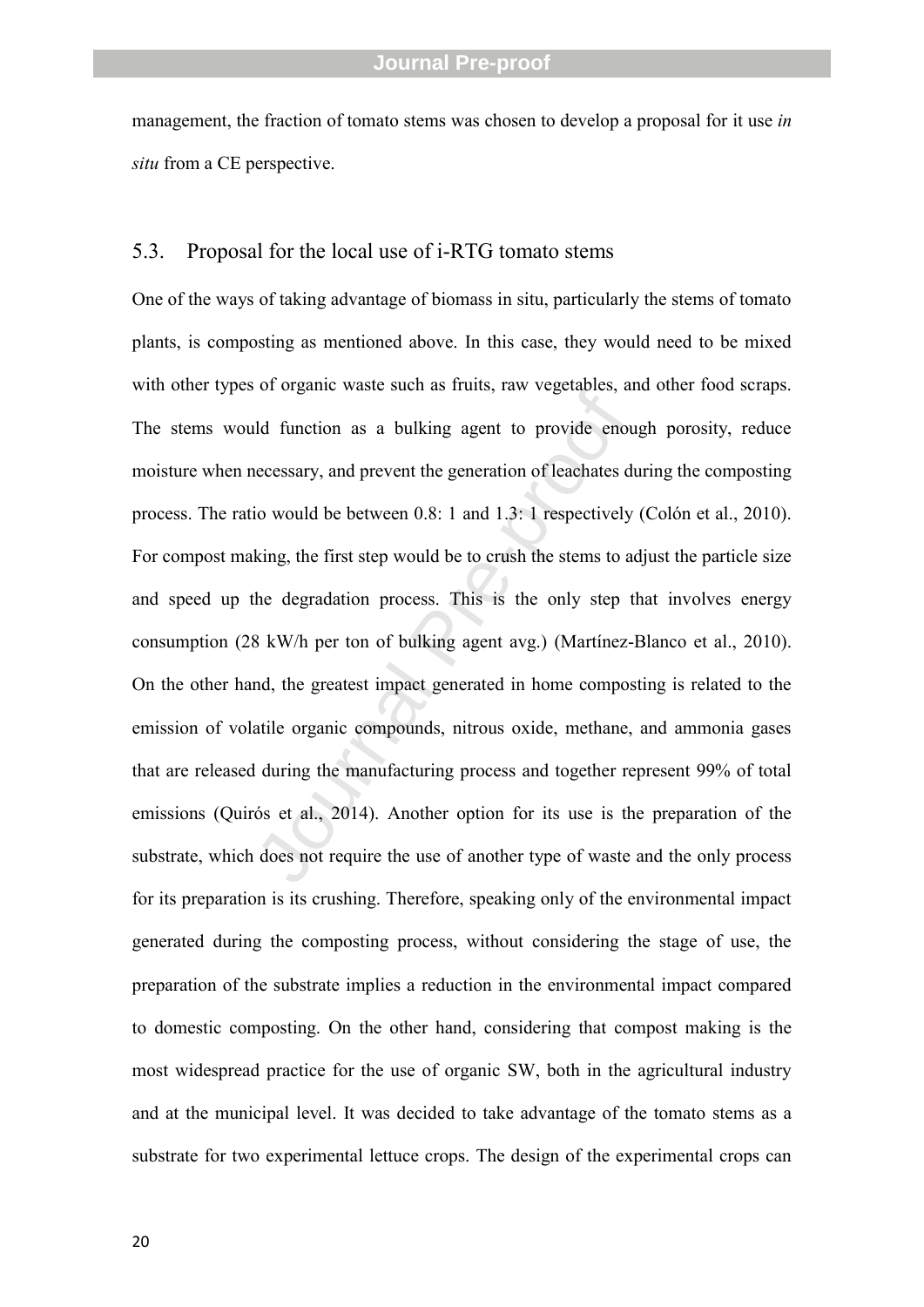be reviewed in Supplementary data, the results are shown below.

#### 5.4. Experimental crops with tomato stems as substrate

In our case, the results of the use of tomato stems as a substrate in a soilless lettuce crops, initially were not very good with respect to the leachate values of the electrical conductivity (EC), since they were very high. However, over time these values decreased to reach values similar to those of the control substrate, which improved the conditions of lettuce production as can be seen below for each case.

#### 5.4.1. Crop 1

tuce production as can be seen below for each case.<br>tuce production as can be seen below for each case.<br>uce crop using the tomato stems as a substrate,<br>i the performance of the TT and UT substrates<br>ever, for EC (mS/cm) at In the first lettuce crop using the tomato stems as a substrate, we observed that in general between the performance of the TT and UT substrates there was not much difference. However, for EC (mS/cm) at the beginning of the crop, TT began with 12.47 and UT with 10.47 while the perlite used as the control substrate (P) was 1.64 and was maintained with a value of 1.80 avg. throughout the crop, with a deviation of 0.18. On the other hand, TT and UT gradually decreased until reaching very similar values to the control at the end of the culture, TT with 2.23 and UT with 2.97. The pH values for the control were 7.87 avg. with a deviation of 0.25 during the whole crop, TT with 7.64 and a deviation of 0.19 and UT with 7.70 and a deviation of 0.19. So, during the whole crop there was no great variation for the pH levels. Regarding production, on average the fresh air weight per lettuce for P was 392 g, for TT it was 103 g and UT was 136 g. The weight of the fresh root part of P was 0.06 g, TT was 0.07 g and UT 0.06 g.

#### 5.4.2. Crop 2

In the second lettuce crop using the same tomato stems as a substrate as in the first crop, we observed in general that the performance of the TT and UT substrates was very similar. We start from more stable levels than in the first crop. For EC (mS/cm) at the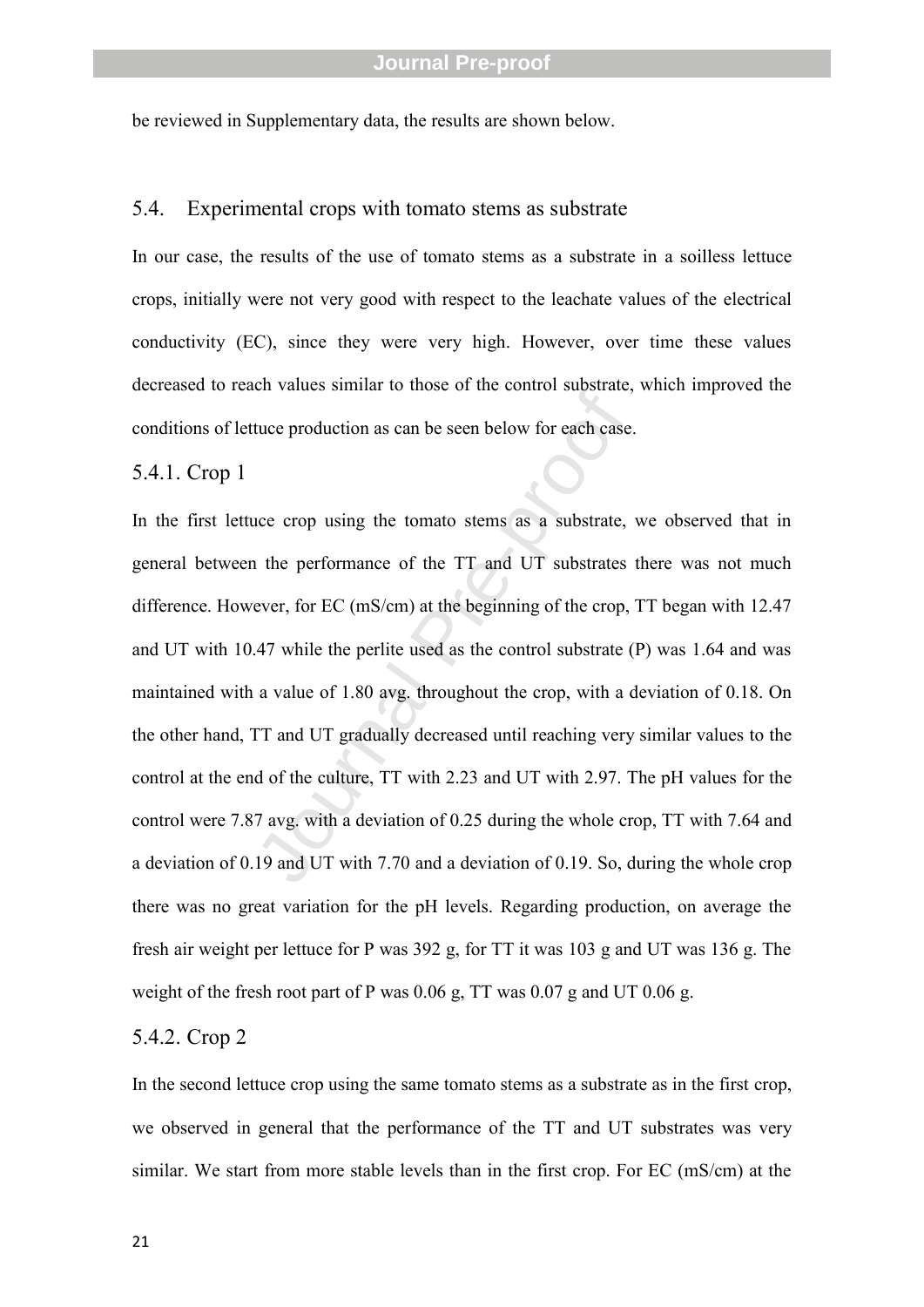beginning of the TT crop, it started with 1.75 and UT with 1.87 while P was 1.57 and remained with an average value of 1.68 during the whole crop with a deviation of 0.14. On the other hand, TT on average had 2.20 with a deviation of 0.28 and a UT 2.45 with a deviation of 0.48. At the end of the crop TT had 2.29 and UT 2.19. The pH values for P were 7.57 avg. with a deviation of 0.35 throughout the crop, those of TT of 8.13 with a deviation of 0.42 and UT of 8.15 with a deviation of 0.22. So, during the whole crop there was no great variation for the pH levels.

Regarding production, on average the fresh air weight per lettuce for P was 354 g, for TT it was 195 g and UT was 211 g. The weight of the fresh root part of P was 58 g, TT was 148 g and UT 196 g.

#### 5.4.3. Wash treatment

action, on average the fresh air weight per lettuce<br>and UT was 211 g. The weight of the fresh root pa<br>JT 196 g.<br>TT 196 g.<br>catment<br>tu the wash treatment of the TT6 and UT6 samples<br>C progressively decrease until reaching sta After carrying out the wash treatment of the TT6 and UT6 samples, we realized that the high levels of EC progressively decrease until reaching stable levels similar to those of tap water (0.57 mS/cm avg) along of 15 days according to the system we use described in Supplementary data. However, to reach levels similar to P (between 1.66 and 1.68 mS/cm), TT6 needed approximately 3 days starting with a value of 3.9 mS/cm and UT6 approximately 4 days, starting with 8.1 mS/cm. On the other hand, regarding the pH values, TT started with 7.2 and remained on average at 6.8 throughout the 15 days. UT started with 6.8 and on average 6.08 during the 15 days so there was no big difference. Regarding the pH of the tap water, it remained on average at 7.32, so the values were always very similar to TT and UT. However, it must be considered that the pH of P is between 7.57 and 7.87 due to the use of nutrients in irrigation. After the washing treatment, the substrate samples TT6 and UT6 were not reincorporated into the lettuce culture, so there is no production data for said samples. However, with respect to the EC and pH values, the production results of the crop 2 can be taken as a reference.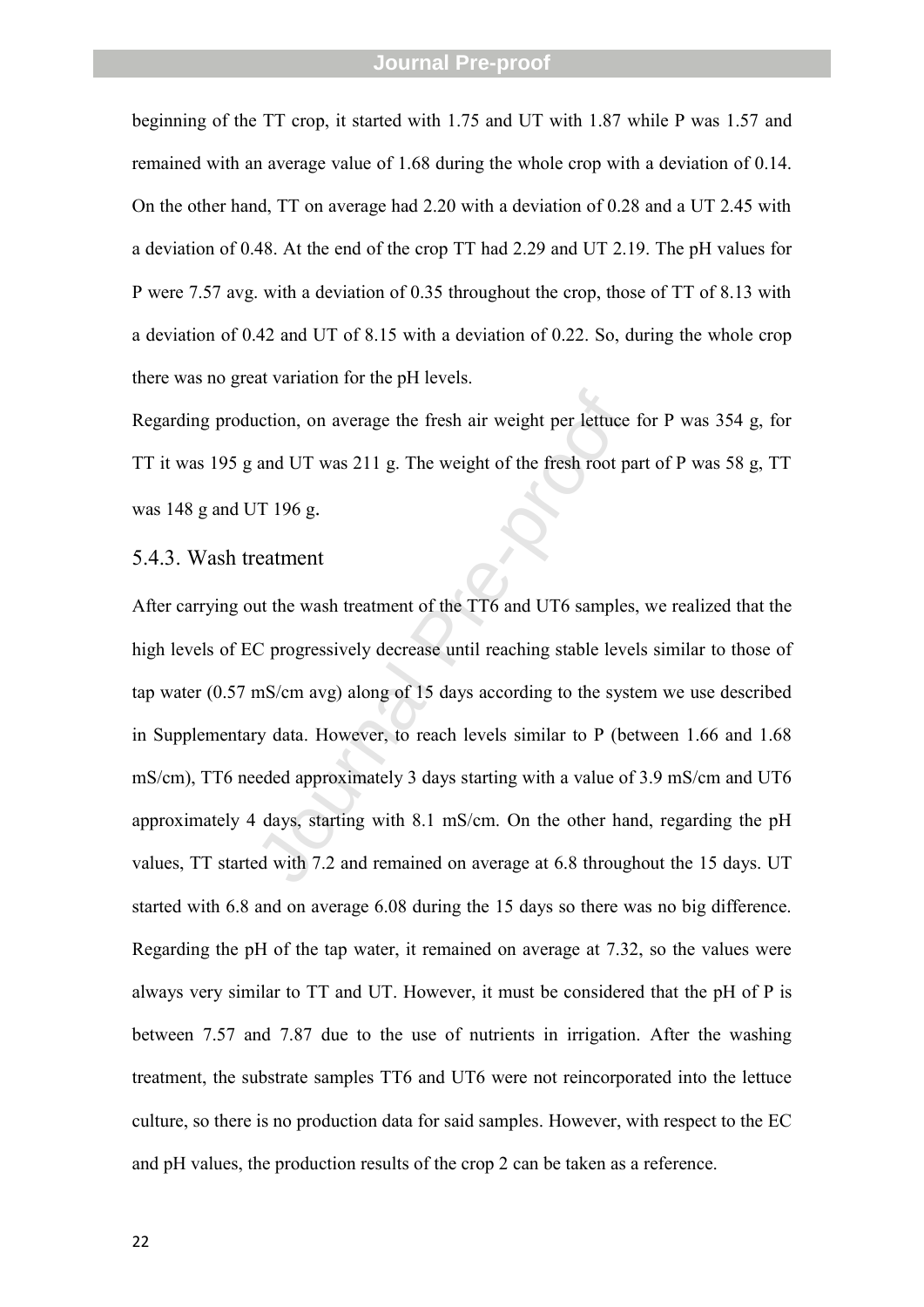In general, to have a better and more stable substrate performance, a good option is to perform a prewash treatment to decrease EC levels. It is also noted that there is no relevant difference between TT and UT substrates with respect to EC and pH values. In fact, regarding the production of lettuce it had better TT performance than UT, so we discarded the use of autoclave as a pretreatment in addition to saving energy.

#### **6. Conclusions and future work**

According to the body of knowledge, this is the first study where i-RTG SWs are classified and quantified for it use *in situ* from a CE perspective. In this way, this study makes visible a new type of SW that is growing within cities and that is not well classified within European directives as either agricultural waste or municipal waste.

he body of knowledge, this is the first study wh<br>anntified for it use *in situ* from a CE perspective. In<br>a new type of SW that is growing within cities<br>European directives as either agricultural waste or<br>coording to the r In this study, according to the results obtained and the bibliographic information, the best way of management was identified for the different types of SW generated in i-RTG, which are plastic, which represents 1% of the total i-RTG SW, the substrate with 27% and the total biomass with 72% considering the stems, branches and leaves at the end of the crop, and pruning branches and leaves.

The results show that the biomass fraction, in addition to be the most critical i-RTG SW within cities, has greater potential for use in situ. We found that the fraction of biomass generated in i-RTG is similar in composition (stems, branches and leaves) to the classification of "bio-waste" from parks and gardens that are part of municipal waste (European Council, 2008). Based on the above considering the great potential for the implementation of food production systems on rooftops (Safayet et al., 2018; Toboso-Chavero et al., 2019) and according to the growth projection for green roofs in Barcelona (Barcelona, 2017), an increase of 20% of this type of waste was calculated by 2030 within the city.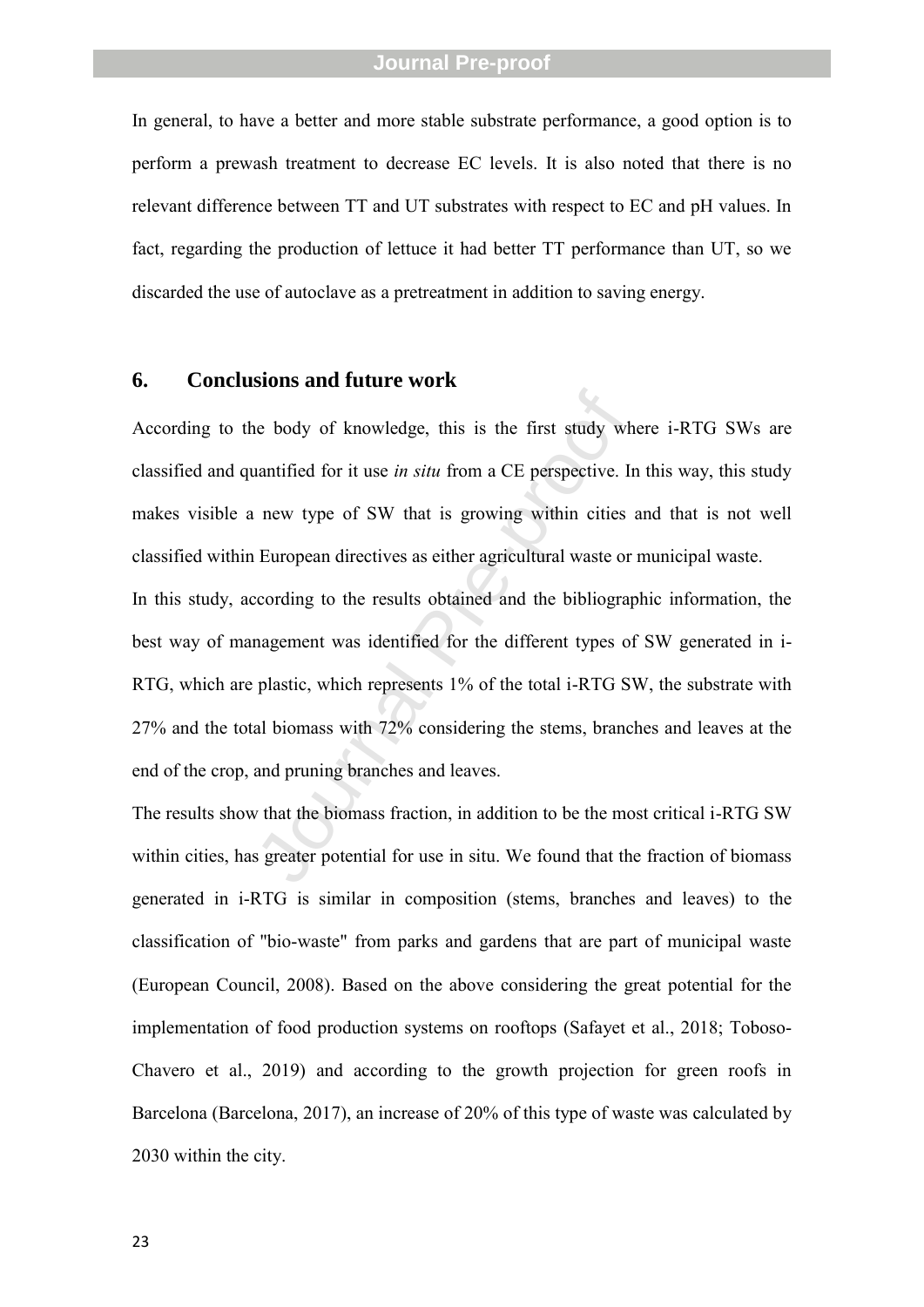Biomass is also classified in the study, separately quantifying the stems that represent 24% of the total biomass, the branches and leaves at the end of the crop that are 36%, and the branches and pruning leaves throughout the cultivation with 40%. It was identified that the branches and leaves of the prunings are generated in a small quantity throughout the crop, and that their management at the municipal level would not imply a major problem, unlike the stems that are generated in large quantities only at the end of the cultivation (in just one day), which could represent a problem for its management within cities, as well as being a material that when dried has wood-like characteristics. In this way, it was decided to give priority to tomato stems with respect to the rest of the biomass for their use.

well as being a material that when dried has wood<br>as decided to give priority to tomato stems with res<br>r use.<br>bibliographic data regarding the options for the  $\mu$ <br>ing and substrate preparation with them were con<br>ake advan According to the bibliographic data regarding the options for the *in situ* use of tomato stems, composting and substrate preparation with them were considered. However, it was decided to take advantage of the stems as a substrate since their composting would generate a greater environmental impact compared to the production process.

The proposal of its use as a substrate for two experimental lettuce crops showed negative results for the first crop regarding pH and conductivity values. To improve its performance, a substrate washing treatment was performed with positive results that were confirmed in the second crop.

For future research, environmental, social and economic performance of the proposals for the use of i-RTG SW could be analyzed and identify the best option at the local level using methodologies such as LCA together with metrics or indicators that allow for a more comprehensive evaluation. Furthermore, the use of i-RTG could be evaluated at different scales within cities to create networks and enable the exchange of resources to meet local needs. Regarding the bibliographic data about the use of residual biomass, it was identified that tomato stems could be used as eco-material, using simple processes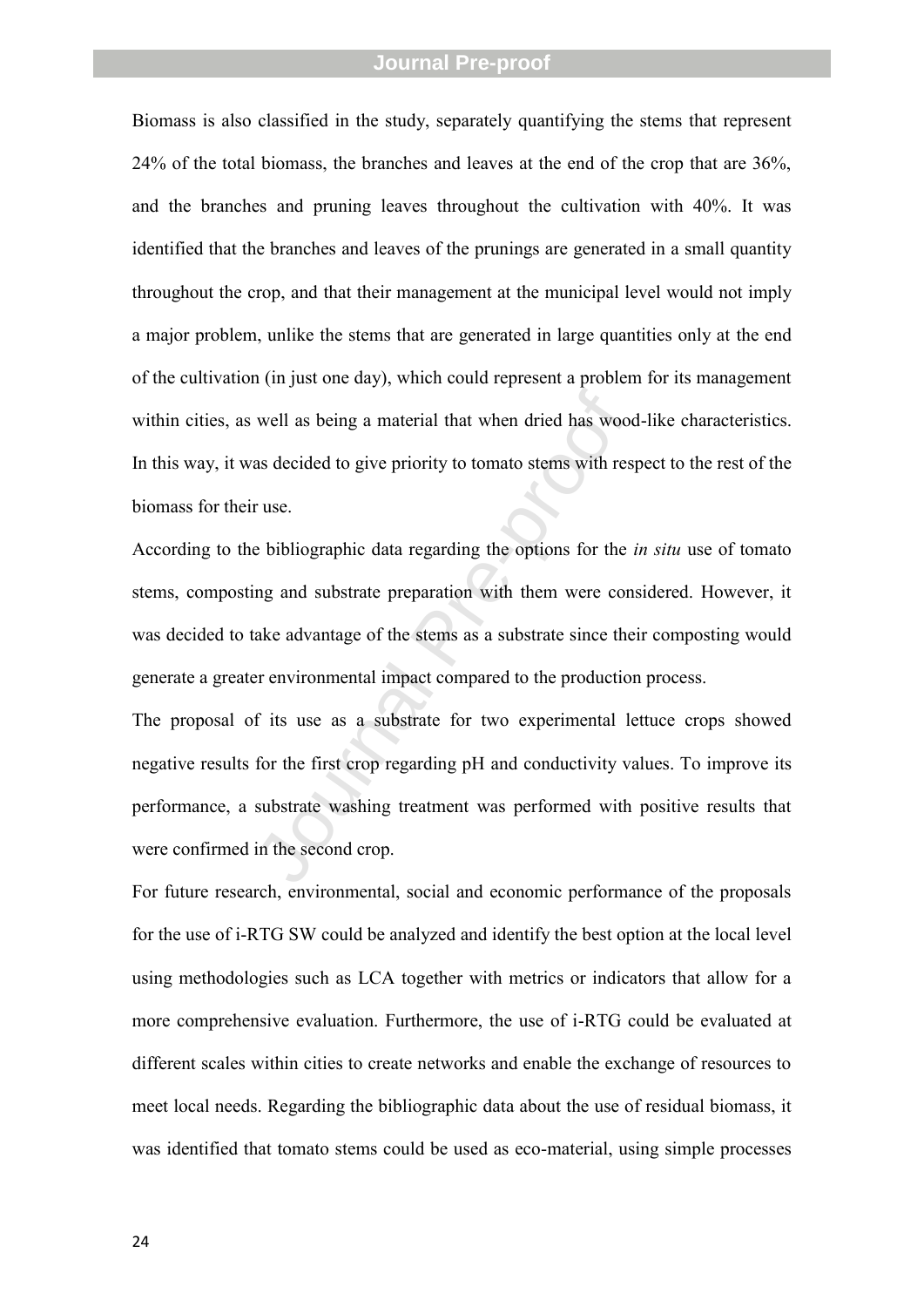such as compression with temperature or with a natural binder to create pots, bricks, panels or use them as reinforcing fibers in polymer matrices to create bioplastics. For this, the physical, chemical and mechanical characterization to know the properties of the material, would allow identifying possible applications more efficiently.

the i-RTG life cycle, continuing with the multiple set that this new type of food production generates approaches to raise awareness about the potential of the UA rem from the perspective of the CE and begin to speed that Based on our results we can say that the use of SW generated in i-RTG, mainly the organic fraction from a CE perspective, in addition to helping to minimize organic waste within cities, could help to close cycles and improve the environmental performance of the i-RTG life cycle, continuing with the multiple social, economic and cultural advantages that this new type of food production generates. On the other hand, this study aims to raise awareness about the potential of the UA resources that we call waste to see them from the perspective of the CE and begin to manage them as byproducts. We hope that this study will serve as the basis for future research on the use of UA waste and will begin to be considered within government guidelines and policies

#### **Acknowledgement**

The authors are grateful for the financial support provided by the Mexican Council of Science and Technology (CONACYT) along with the Secretariat of Energy (SENER) (Mexico), through the grant awarded for the completion of the PhD. We also recognize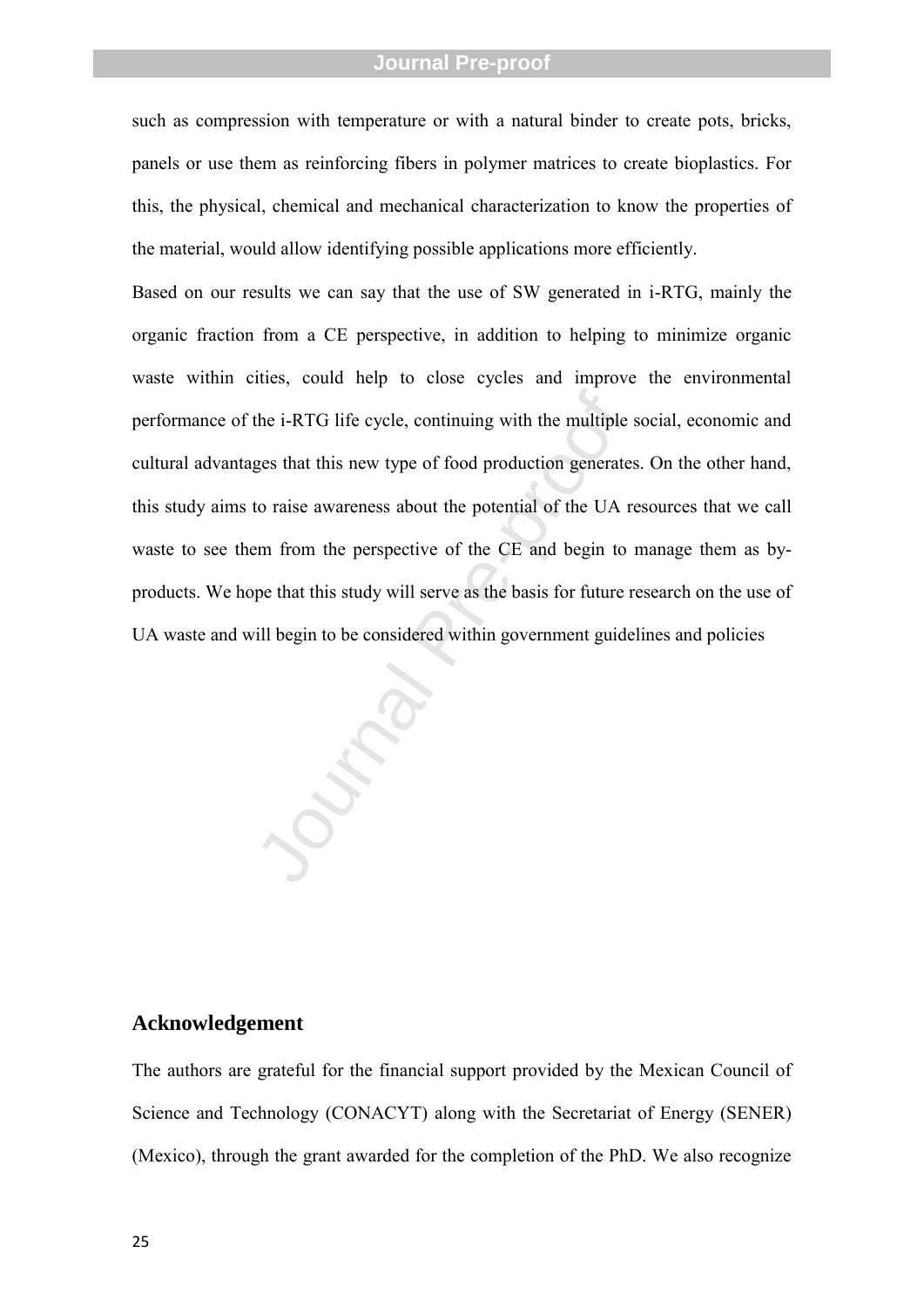the financial support of the Spanish Ministry of Economy and Competitiveness (MINECO) for the financial support of the research projects Fertilecity (CTM2016- 75772-C3 - 1-R, AEI/FEDER, UE) and "María de Maeztu" program for Units of Excellence in R&D (MDM-2015-0552). They also thank Felipe Agustín Parada Molina for the advice in the agronomy area, Verónica Arcas Pilz for the help in the realization of the experimental crops and to Gerard Pidemunt Moragas for his help in the characterization of the stems as a substrate.

Supplementary data **Appendix A.** Supplementary data

#### **References**

- Acuña, R. A., Bonachela, S., Magán, J. J., Marfà, O., Hernández, J. H., & Cáceres, R. (2013). Reuse of rockwool slabs and perlite grow -bags in a low -cost greenhouse: Substrates' physical properties and crop production. *Scientia Horticulturae*, *160*, 139 –147. https://doi.org/10.1016/j.scienta.2013.05.031
- Ajuntament de Barcelona. (2018). Volumen de la recogida de residuos sólidos urbanos. 2012 2018. Retrieved August 30, 2018, from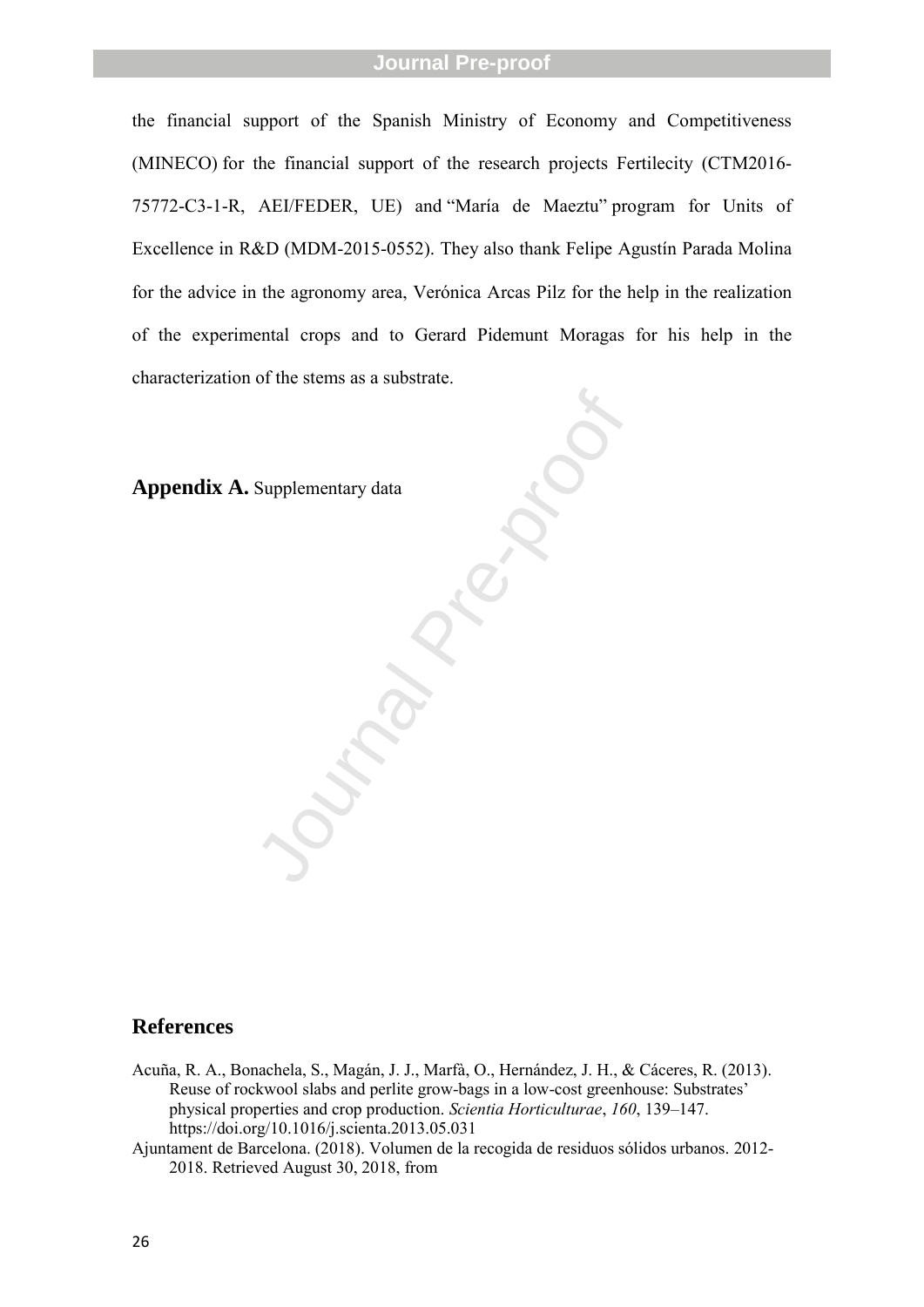http://www.bcn.cat/estadistica/castella/dades/anuari/cap18/C1801010.htm

- Amigó, V., Salvador, M. D., Sahuquillo, O., Llorens, R., & Martí, F. (2008). Valorización de residuos de fibras vegetales como refuerzo de plásticos industriales. In *I Simposio Iberoamericano de Ingeniería de Residuos* (pp. 23–24). Castellón.
- Antón, A., & Muñoz, P. (2013). Integrated preventive environmental strategy in greenhouse production. In FAO (Ed.), *Good Agricultural Practices for greenhouse vegetable crops Principles for Mediterranean climate areas* (pp. 303–354). Rome.
- Barcelona, ajuntament de. (2017). Mesura de govern: Programa d'impuls de la infraestructura verda urbana 17, 1–72.
- Brar, S. K., Dhillon, G. S., & Soccol, C. R. (2014). *Biotransformation of waste biomass into high value biochemicals*. *Biotransformation of Waste Biomass into High Value Biochemicals* (Vol. 9781461480). https://doi.org/10.1007/978-1-4614-8005-1
- Burés, S., Martínez, X., López, M., Cáceres, R., & Marfà, O. (2014). Substrats per a cultius fora de sòl en horticultura: Materials alternatius per a la preparació de substrats. Dossier Tècnic n<sup>o</sup> 74. *Departament d'Agricultura, Ramaderia, Pesca, Alimentació i Medi Natural, Barcelona*.
- Camarsa, G., Toland, J., Eldridge, J., Potter, J., Nottingham, S., Geater, M., … Martínez, E. (2017). *LIFE and circular economy*. https://doi.org/10.2779/29436
- CEDEX, M. de F. (2013). *Residuos plásticos* (Diciembre No. 6.1). Retrieved from http://www.cedexmateriales.es/upload/docs/es\_RESIDUOSPLASTICOSDIC2013.pdf
- Colón, J., Martínez-Blanco, J., Gabarrell, X., Artola, A., Sánchez, A., Rieradevall, J., & Font, X. (2010). Environmental assessment of home composting. *Resources, Conservation and Recycling*, *54* (11), 893–904. https://doi.org/10.1016/j.resconrec.2010.01.008
- Dupri, I. (2006). Estimación de los residuos agrícolas generados en la isla de Tenerife, 3–20. Dupuis, I. (2012). Producción y consumo sostenibles y residuos agrarios. Madrid: Ministerio de
- Agricultura, Alimentación Y Medio Ambiente Secretaría. https://doi.org/10.1007/s13398- 014-0173-7.2
- Energía, A. E. de la. (2013). Residuos de industrias agrícolas. Extremadura: Agencia Extremeña de la Energía. Retrieved from http://www.agenex.net/images/stories/deptos/residuos-indagr.pdf
- tament d'Agricultura, Ramaderia, Pesca, Alimentació i<br>
and, J., Eldridge, J., Potter, J., Nottingham, S., Geater, M.<br>
E and circular economy. https://doi.org/10.2779/29436<br>
(2013). Residuos plásticos (Diciembre No. 6.1). R Ercilla-Montserrat, M., Izquierdo, R., Belmonte, J., Montero, J. I., Muñoz, P., De Linares, C., & Rieradevall, J. (2017). Building-integrated agriculture: A first assessment of aerobiological air quality in rooftop greenhouses (i-RTGs). *Science of the Total Environment*, *598*, 109– 120. https://doi.org/10.1016/j.scitotenv.2017.04.099
- EU. (2015). EU Action Plan on a Circular Economy COM (2015) 614/2 adopted on 2.12.2015.
- European Council. (2008). Directive 2008/98/CE of the European Parliament and of the Council of 19 November 2008 on waste and repealing certain Directives. *Official Journal of European Union*, *L312*, 1–59. Retrieved from http://eurlex.europa.eu/LexUriServ/LexUriServ.do?uri=OJ:L:2008:312:0003:01:ES:HTML
- European Parliament. (2008). On Waste and Repealing Centain Directives. *Journal of the European Union*, 3–30. https://doi.org/2008/98/EC.; 32008L0098
- FAO, FIDA, OMS, PMA, & UNICEF. (2017). *El estado de la seguridad alimentaria y la nutrición en el mundo 2017.* Roma. Retrieved from http://www.fao.org/3/a-I7695s.pdf
- Fernandez-Mena, H., Gaudou, B., Pellerin, S., MacDonald, G. K., & Nesme, T. (2020). Flows in Agro-food Networks (FAN): An agent-based model to simulate local agricultural material flows. *Agricultural Systems*, *180*(November 2019), 102718. https://doi.org/10.1016/j.agsy.2019.102718
- Ferreira, A. J. D., Guilherme, R. I. M. M., Ferreira, C. S. S., & Oliveira, M. de F. M. L. de. (2018). Urban agriculture, a tool towards more resilient urban communities? *Current Opinion in Environmental Science and Health*, *5*, 93–97. https://doi.org/10.1016/j.coesh.2018.06.004
- Hanna, H. Y. (2005). Properly Recycled Perlite Saves Money, Does Not Reduce Greenhouse Tomato Yield, and Can Be Reused for Many Years H.Y. *Technology & Prod Uct Reports*, *15*(June), 342–345.
- Jústiz-Smith, N. G., Virgo, G. J., & Buchanan, V. E. (2008). Potential of Jamaican banana,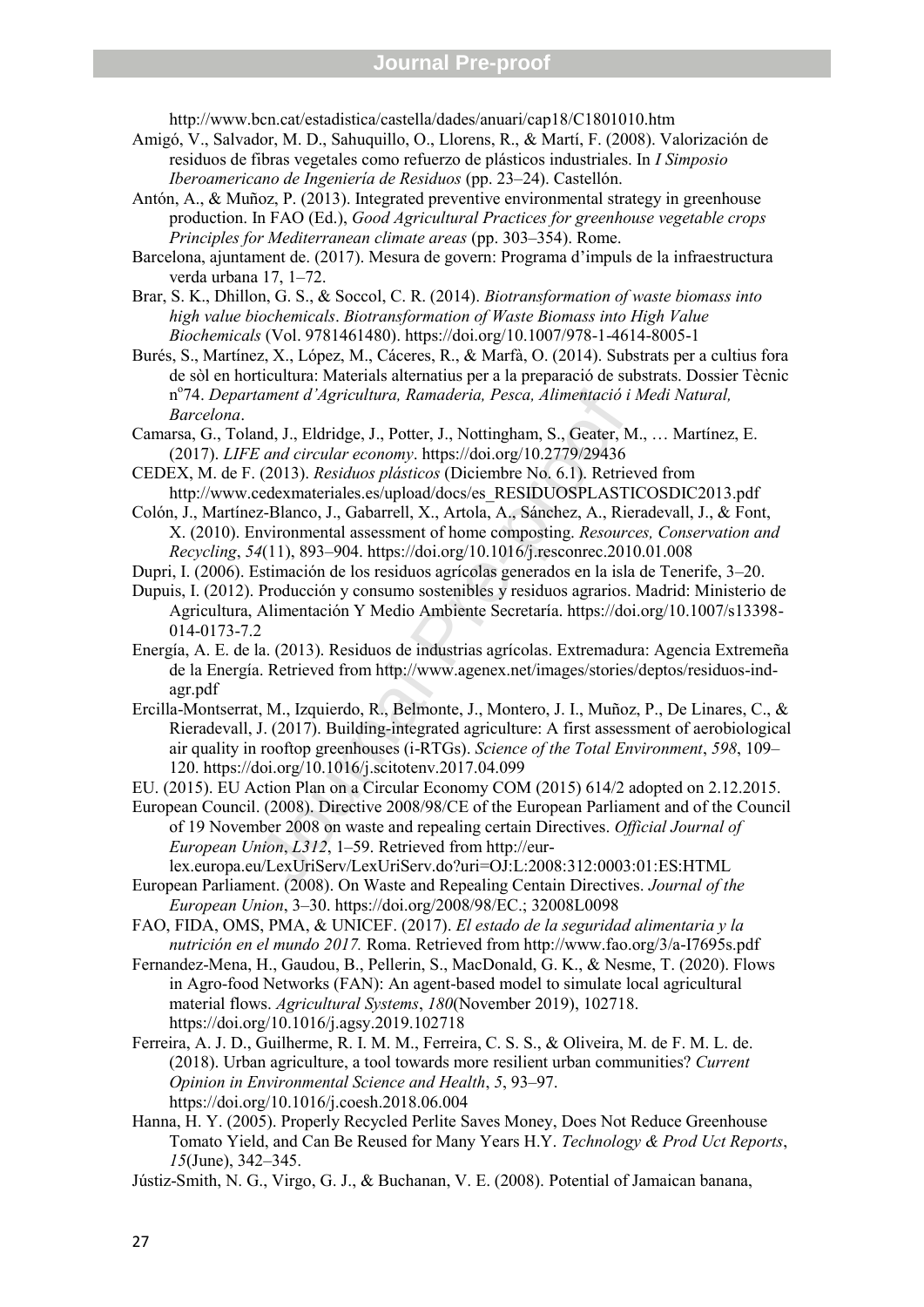coconut coir and bagasse fibres as composite materials. *Materials Characterization*, *59*(9), 1273–1278. https://doi.org/10.1016/j.matchar.2007.10.011

- Korhonen, J., Nuur, C., Feldmann, A., & Birkie, S. E. (2018). Circular economy as an essentially contested concept. *Journal of Cleaner Production*, *175*, 544–552. https://doi.org/10.1016/j.jclepro.2017.12.111
- Kotwica, Ł., Pichór, W., Kapeluszna, E., & Różycka, A. (2017). Utilization of waste expanded perlite as new effective supplementary cementitious material. *Journal of Cleaner Production*, *140*, 1344–1352. https://doi.org/10.1016/j.jclepro.2016.10.018
- L. Señas, Valea, J., P. Maiza, & Marfil, S. (2004). Durabilidad de hormigones livianos elaborados con perlita expandida Expanded perlite light weight concrete durability. *Materiales de Construcción*, *25*(3).
- Li, X., Chen, H., Liu, L., Lu, Z., Sanjayan, J. G., & Duan, W. H. (2016). Development of granular expanded perlite/paraffin phase change material composites and prevention of leakage. *Solar Energy*, *137*, 179–188. https://doi.org/10.1016/j.solener.2016.08.012
- Llorach-Massana, P., Lopez-Capel, E., Peña, J., Rieradevall, J., Montero, J. I., & Puy, N. (2017b). Technical feasibility and carbon footprint of biochar co-production with tomato plant residue. *Waste Management*, *67*, 121–130. https://doi.org/10.1016/j.wasman.2017.05.021
- , P., Lopez-Capel, E., Peña, J., Rieradevall, J., Montero,<br>
hhiical feasibility and carbon footprint of biochar co-pro<br>  $E.$  *Waste Management*, 67, 121–130.<br>
2. *Waste Management*, 67, 121–130.<br>
P., Muñoz, P., Riera, M. Llorach-Massana, P., Muñoz, P., Riera, M. R., Gabarrell, X., Rieradevall, J., Montero, J. I., & Villalba, G. (2017a). N2O emissions from protected soilless crops for more precise food and urban agriculture life cycle assessments. *Journal of Cleaner Production*, *149*, 1118– 1126. https://doi.org/10.1016/j.jclepro.2017.02.191
- Llorach Massana, P. (2017c). *Mitigating the environmental impacts of Urban Agriculture: innovative materials, GHG emissions analysis and new by-products*. Retrieved from https://ddd.uab.cat/record/186428
- Martínez-Blanco, J., Colón, J., Gabarrell, X., Font, X., Sánchez, A., Artola, A., & Rieradevall, J. (2010). The use of life cycle assessment for the comparison of biowaste composting at home and full scale. *Waste Management*, *30*(6), 983–994. https://doi.org/10.1016/j.wasman.2010.02.023
- Martínez Rey, M. D. (2014). *Formación de PCDD/Fs y otros contaminantes en procesos térmicos: aprovechamiento de biomasa y motores de combustión interna*. Universidad de Alicante.
- Mendoza, D. de J. (2010). *Vermicompost y compost de residuos hortícolas como componentes de sustratos para la producción de planta ornamental y aromática. Caracterización de los materiales y respuesta vegetal*. Universitat Politècnica de València, Valencia (Spain). https://doi.org/10.4995/Thesis/10251/8685
- MITECO. (2017). Memoria anual de generación y gestión de residuos de competencia municipal, 72. Retrieved from https://www.miteco.gob.es/es/calidad-y-evaluacionambiental/publicaciones/Memoria-anual-generacion-gestion-residuos.aspx
- Nadal, A., Llorach-Massana, P., Cuerva, E., López-Capel, E., Montero, J. I., Josa, A., … Royapoor, M. (2017). Building-integrated rooftop greenhouses: An energy and environmental assessment in the mediterranean context. *Applied Energy*, *187*, 338–351. https://doi.org/10.1016/j.apenergy.2016.11.051
- Nadal, A., Pons, O., Cuerva, E., Rieradevall, J., & Josa, A. (2018). Rooftop greenhouses in educational centers: A sustainability assessment of urban agriculture in compact cities. *Science of the Total Environment*, *626*, 1319–1331. https://doi.org/10.1016/j.scitotenv.2018.01.191
- Nisticò, R., Evon, P., Labonne, L., Vaca-Medina, G., Montoneri, E., Vaca-Garcia, C., & Negre, M. (2017). Post-harvest tomato plants and urban food wastes for manufacturing plastic films. *Journal of Cleaner Production* , *167*, 68–74. https://doi.org/10.1016/j.jclepro.2017.08.160
- Piezer, K., Petit-Boix, A., Sanjuan-Delmás, D., Briese, E., Celik, I., Rieradevall, J., … Apul, D. (2019). Ecological network analysis of growing tomatoes in an urban rooftop greenhouse. *Science of the Total Environment*, *651*(September), 1495–1504. https://doi.org/10.1016/j.scitotenv.2018.09.293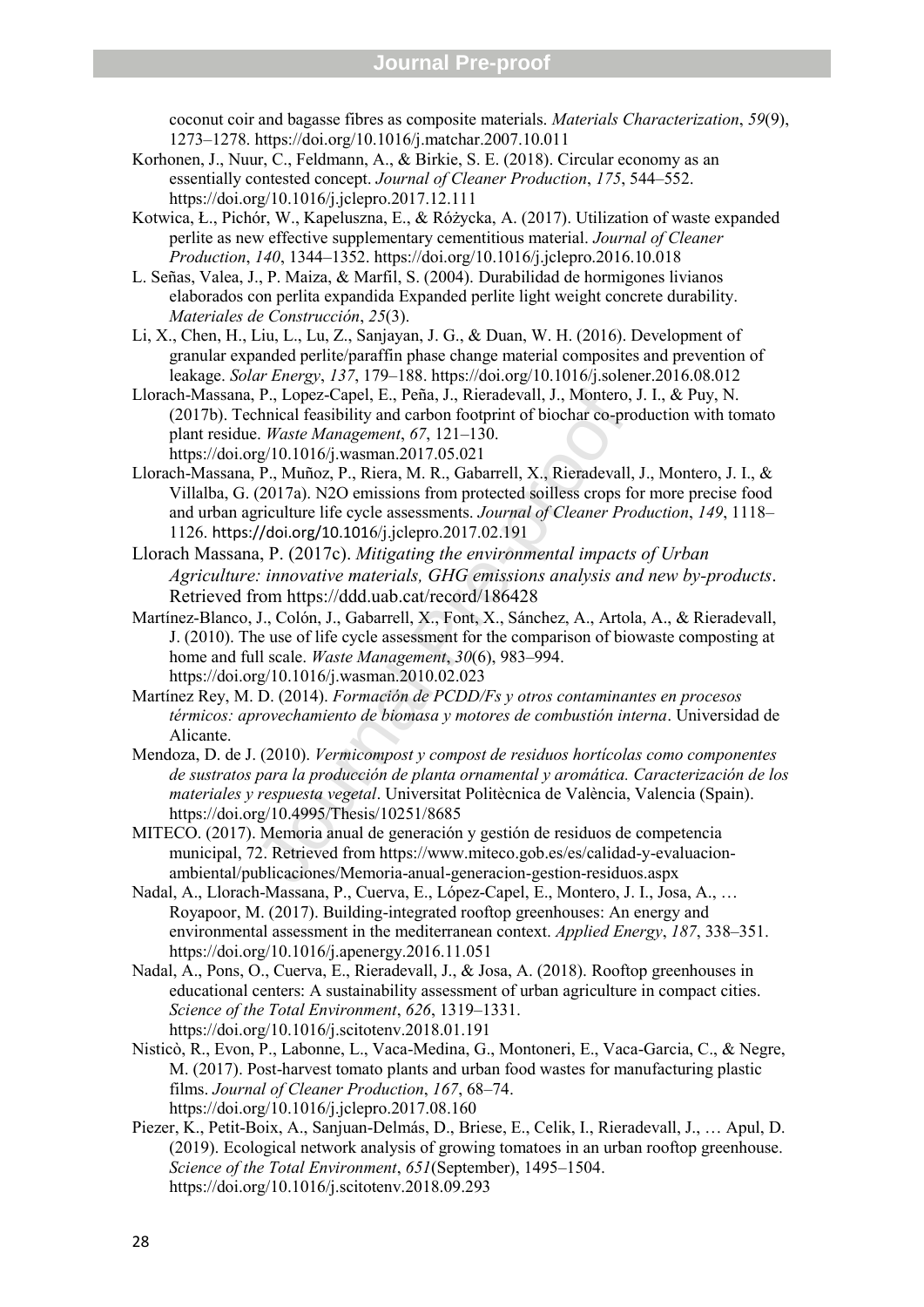- Piorr, A., Zasada, I., Doernberg, A., Zoll, F., & Ramme, W. (2018). *Research for AGRI Committee - Urban and Peri-urban Agriculture in the EU*. Retrieved from http://www.europarl.europa.eu/RegData/etudes/STUD/2018/617468/IPOL\_STU(2018)617 468\_EN.pdf
- Pons, O., Nadal, A., Sanyé-Mengual, E., Llorach-Massana, P., Cuerva, E., Sanjuan-Delmàs, D., … Rovira, M. R. (2015). Roofs of the Future: Rooftop Greenhouses to Improve Buildings Metabolism. *Procedia Engineering*, *123*, 441–448. https://doi.org/10.1016/j.proeng.2015.10.084
- Puri, V., & Caplow, T. (2009). *100% Renewable Energy autonomy in action Chapter 12*. *World*. Earthscan. Retrieved from https://books.google.es/books?hl=es&lr=&id=HllZW4ZSheUC&oi=fnd&pg=PA229&dq= Puri+and+Caplow,+2009&ots=rK9h1QmPI5&sig=3gBbhqpnvl0Io--zhB3t8frL-Aw#v=onepage&q&f=false
- Quintero, M. F., González M., C. A., & Guzmán P., J. M. (2011). Sustratos para cultivos hortícolas y flores de corte. In E. U. N. de Colombia (Ed.) (pp. 79–108). Bogotá.
- Quirós, R., Villalba, G., Muñoz, P., Colón, J., Font, X., & Gabarrell, X. (2014). Environmental assessment of two home composts with high and low gaseous emissions of the composting process. *Resources, Conservation and Recycling*, *90*, 9–20. https://doi.org/10.1016/j.resconrec.2014.05.008
- Ros, M. (2012). Salidas valorizables de los residuos y subproductos orgánicos de la industria de los transformados de frutas y hortalizas. *Valorización de Residuos*, *130*, 2–9.
- Rufí-Salís, M., Calvo, M. J., Petit-Boix, A., Villalba, G., & Gabarrell, X. (2020). Exploring nutrient recovery from hydroponics in urban agriculture: An environmental assessment. *Resources, Conservation and Recycling*, *155*(January), 104683. https://doi.org/10.1016/j.resconrec.2020.104683
- Safayet, M., Arefin, M. F., & Hasan, M. M. U. (2018). Present practice and future prospect of rooftop farming in Dhaka city: A step towards urban sustainability. *Journal of Urban Management*, *6*(2), 56–65. https://doi.org/10.1016/j.jum.2017.12.001
- Sanjuan-Delmás, D., Llorach-Massana, P., Nadal, A., Ercilla-Montserrat, M., Muñoz, P., Montero, J. I., … Rieradevall, J. (2018a). Environmental assessment of an integrated rooftop greenhouse for food production in cities. *Journal of Cleaner Production*, *177*, 326–337. https://doi.org/10.1016/j.jclepro.2017.12.147
- flores de corte. In E. U. N. de Colombia (Ed.) (pp. 79–1<br>ba, G., Muñoz, P., Colón, J., Font, X., & Gabarrell, X. (2<br>of two home composts with high and low gaseous emission<br>of two home composts with high and low gaseous emi Sanjuan-Delmás, D., Llorach-Massana, P., Nadal, A., Sanyé-Mengual, E., Petit-Boix, A., Ercilla-Montserrat, M., … Pons, O. (2018b). Improving the Metabolism and Sustainability of Buildings and Cities Through Integrated Rooftop Greenhouses (i-RTG) (pp. 53–72). Springer, Cham. https://doi.org/10.1007/978-3-319-67017-1\_3
- Sanyé-Mengual, E., Anguelovski, I., Oliver-Solà, J., Montero, J. I., & Rieradevall, J. (2016). Resolving differing stakeholder perceptions of urban rooftop farming in Mediterranean cities: promoting food production as a driver for innovative forms of urban agriculture. *Agriculture and Human Values*, *33*(1), 101–120. https://doi.org/10.1007/s10460-015- 9594-y
- Sanyé-Mengual, E., Cerón-Palma, I., Oliver-Solà, J., Montero, J. I., & Rieradevall, J. (2015). Integrating horticulture into cities: A guide for assessing the implementation potential of rooftop greenhouses (RTGs) in industrial and logistics parks. *Journal of Urban Technology*, *22*(1), 87–111. https://doi.org/10.1080/10630732.2014.942095
- Sanyé-mengual, E., Llorach-masana, P., Sanjuan-, D., Oliver-solà, J., Josa, A., Montero, J. I., & Rieradevall, J. (2014). The ICTA-ICP Rooftop Greenhouse Lab (RTG-Lab): closing metabolic flows (energy, water, CO2 ) through integrated Rooftop Greenhouses, 692–701. Retrieved from https://www.researchgate.net/profile/Esther\_Sanye-Mengual/publication/275956813 The ICTA-ICP Rooftop Greenhouse Lab RTG-Lab closing metabolic flows energy water CO 2 through integrated Rooftop Greenh ouses/links/554b49f40cf29752ee7c532b.pdf
- Satyanarayana, K. G., Arizaga, G. G. C., & Wypych, F. (2009). Biodegradable composites based on lignocellulosic fibers-An overview. *Progress in Polymer Science (Oxford)*, *34*(9), 982–1021. https://doi.org/10.1016/j.progpolymsci.2008.12.002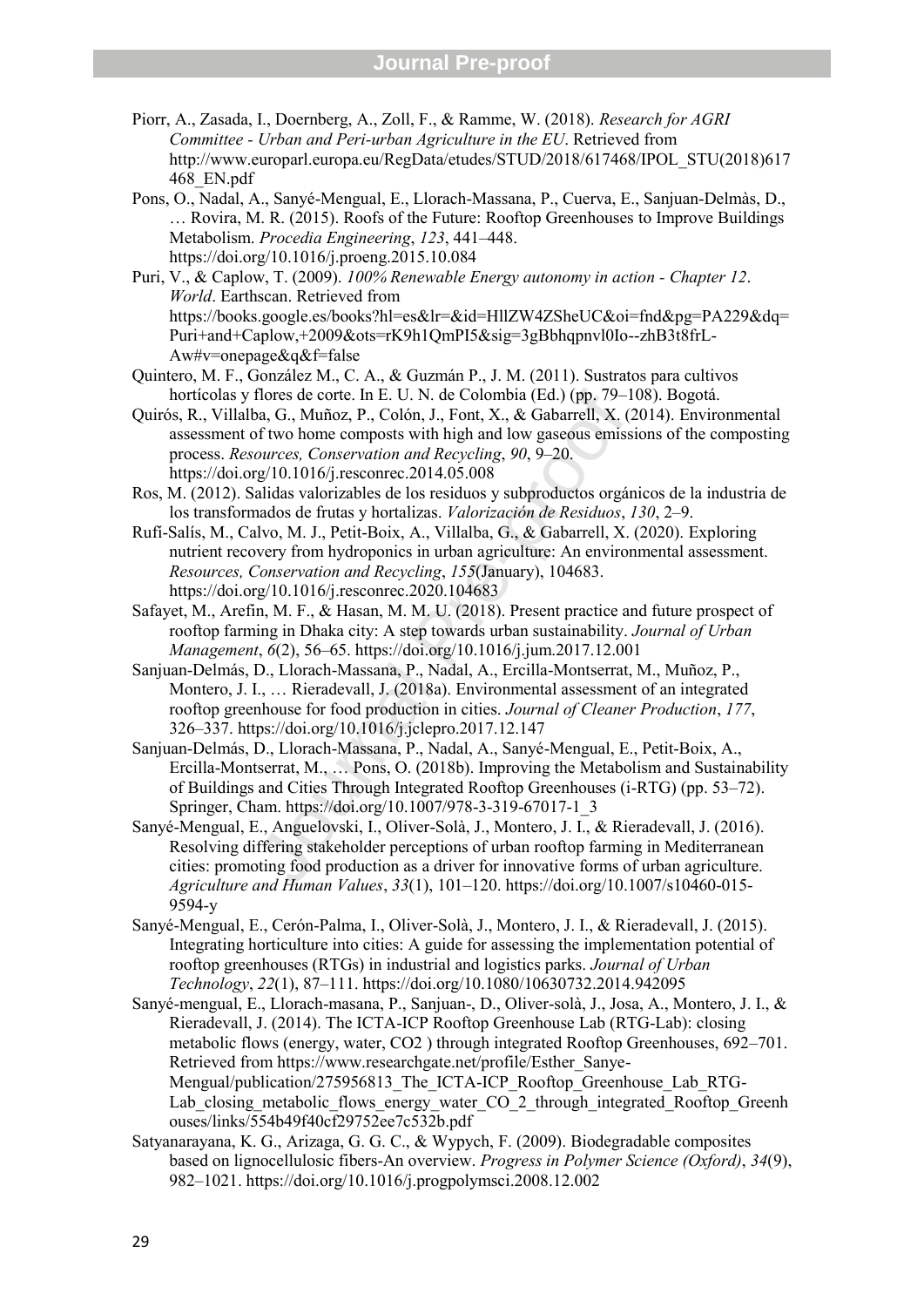- Schettini, E., Santagata, G., Malinconico, M., Immirzi, B., Scarascia Mugnozza, G., & Vox, G. (2013). Recycled wastes of tomato and hemp fibres for biodegradable pots: Physicochemical characterization and field performance. *Resources, Conservation and Recycling*, *70*, 9–19. https://doi.org/10.1016/j.resconrec.2012.11.002
- Schiavoni, S., D'Alessandro, F., Bianchi, F., & Asdrubali, F. (2016). Insulation materials for the building sector: A review and comparative analysis. *Renewable and Sustainable Energy Reviews*, *62*, 988–1011. https://doi.org/10.1016/j.rser.2016.05.045
- Sierra-Pérez, J., García-Pérez, S., Blanc, S., Boschmonart-Rives, J., & Gabarrell, X. (2018). The use of forest-based materials for the efficient energy of cities: Environmental and economic implications of cork as insulation material. *Sustainable Cities and Society*, *37*, 628–636. https://doi.org/10.1016/j.scs.2017.12.008
- Taherishargh, M., Belova, I. V., Murch, G. E., & Fiedler, T. (2014). Low-density expanded perlite–aluminium syntactic foam. *Materials Science and Engineering: A*, *604*, 127–134. https://doi.org/10.1016/j.msea.2014.03.003
- Teigiserova, D. A., Hamelin, L., & Thomsen, M. (2020). Towards transparent valorization of food surplus, waste and loss: Clarifying definitions, food waste hierarchy, and role in the circular economy. *Science of the Total Environment*, *706*, 136033. https://doi.org/10.1016/j.scitotenv.2019.136033
- .., Hamelin, L., & Thomsen, M. (2020). Towards transpay, waste and loss: Clarifying definitions, food waste hierzony. Science of the Total Environment, 706, 136033. erg/10.1016/j.scitotenv.2019.136033<br>nomy. Science of the Thomaier, S., Specht, K., Henckel, D., Dierich, A., Siebert, R., Freisinger, U. B., & Sawicka, M. (2015). Farming in and on urban buildings: Present practice and specific novelties of Zero-Acreage Farming (ZFarming). *Renewable Agriculture and Food Systems*, *30*(Special Issue 01), 43–54. https://doi.org/10.1017/S1742170514000143
- Toboso-Chavero, S., Nadal, A., Petit-Boix, A., Pons, O., Villalba, G., Gabarrell, X., … Rieradevall, J. (2019). Towards Productive Cities: Environmental Assessment of the Food-Energy-Water Nexus of the Urban Roof Mosaic. *Journal of Industrial Ecology*, *23*(4), 767–780. https://doi.org/10.1111/jiec.12829
- United Nations. (2018). World Urbanization Prospects: The 2018 Revision. *United Nations Economic & Social Affairs*, 1–2. Retrieved from https://population.un.org/wup/Publications/Files/WUP2018-KeyFacts.pdf
- Urrestarazu, M., Suárez-Estrella, F., & Mazuela, P. (2005). Reutilización de los Residuos Derivados De La Industria Hortícola. *Agronegocios, Vida Rural*, 26–29.
- Vega-Baudrit, J., Delgado-Montero, K., & Madrigal-Carballo, S. (2011). Biodegradable Polyurethanes From Sugar Cane Biowastes. *Cellulose Chemistry and Technology*, *45*(7 – 8), 507–514.
- Wang, Y., Nguyen, H. X., & Yamamoto, R. (2005). Ecomaterial Development through Sustainability Management, 126–132.

Yepes, S. M., Naranjo, ; Lina Johana Montoya, & Sánchez, F. O. (2008). Valorización de residuos agroindustriales – frutas – en Medellín y el Sur del Valle del Aburrá, Colombia, *61*(1), 4422–4431. Retrieved from http://www.scielo.org.co/pdf/rfnam/v61n1/a18v61n1.pdf?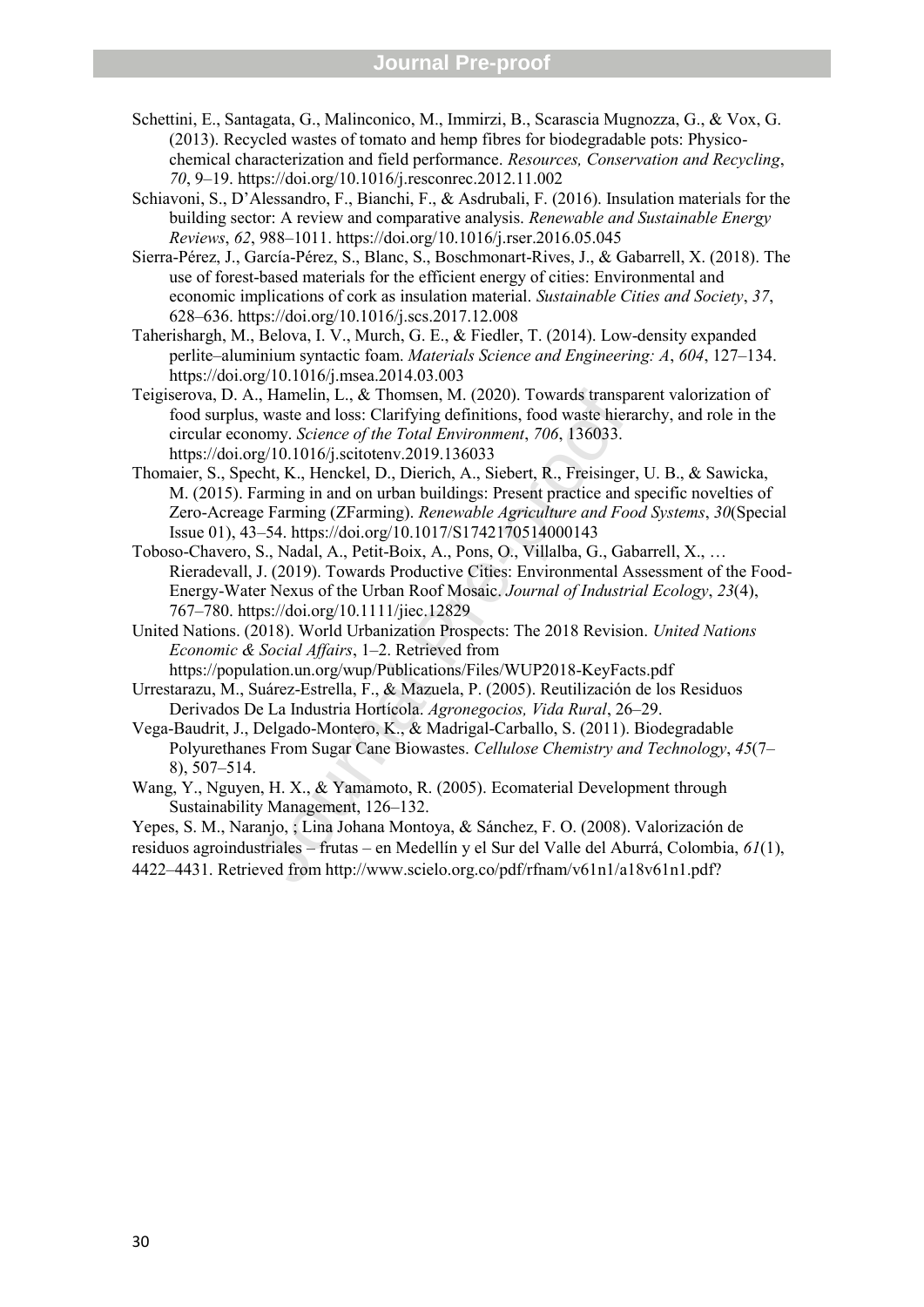

*Fig. 1. Tomato stems without branches or leaves, extended in the LAU2 for natural drying. (a) freshly cut wet stems; (b) dried stems 2 months after cutting* 

(b)<br>
without branches or leaves, extended in the<br>
"hs after cutting<br>
"<br>
A safe of the state of the state of the state of the state of the state of the state of the state of the state of the state of the state of the state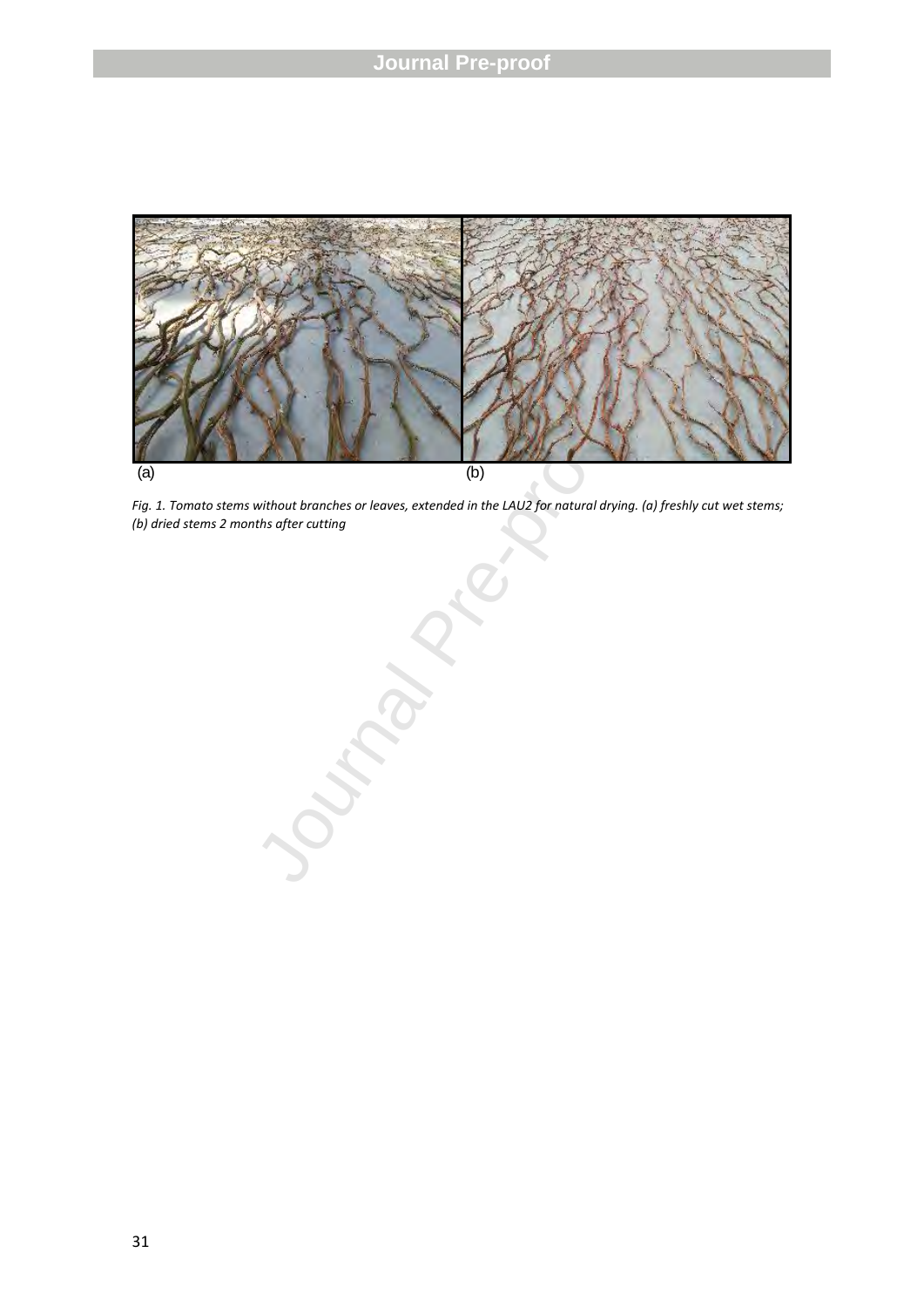

*Fig. 2 Diagram of the solid waste flows per year of the iRTG of the ICTA-ICP building*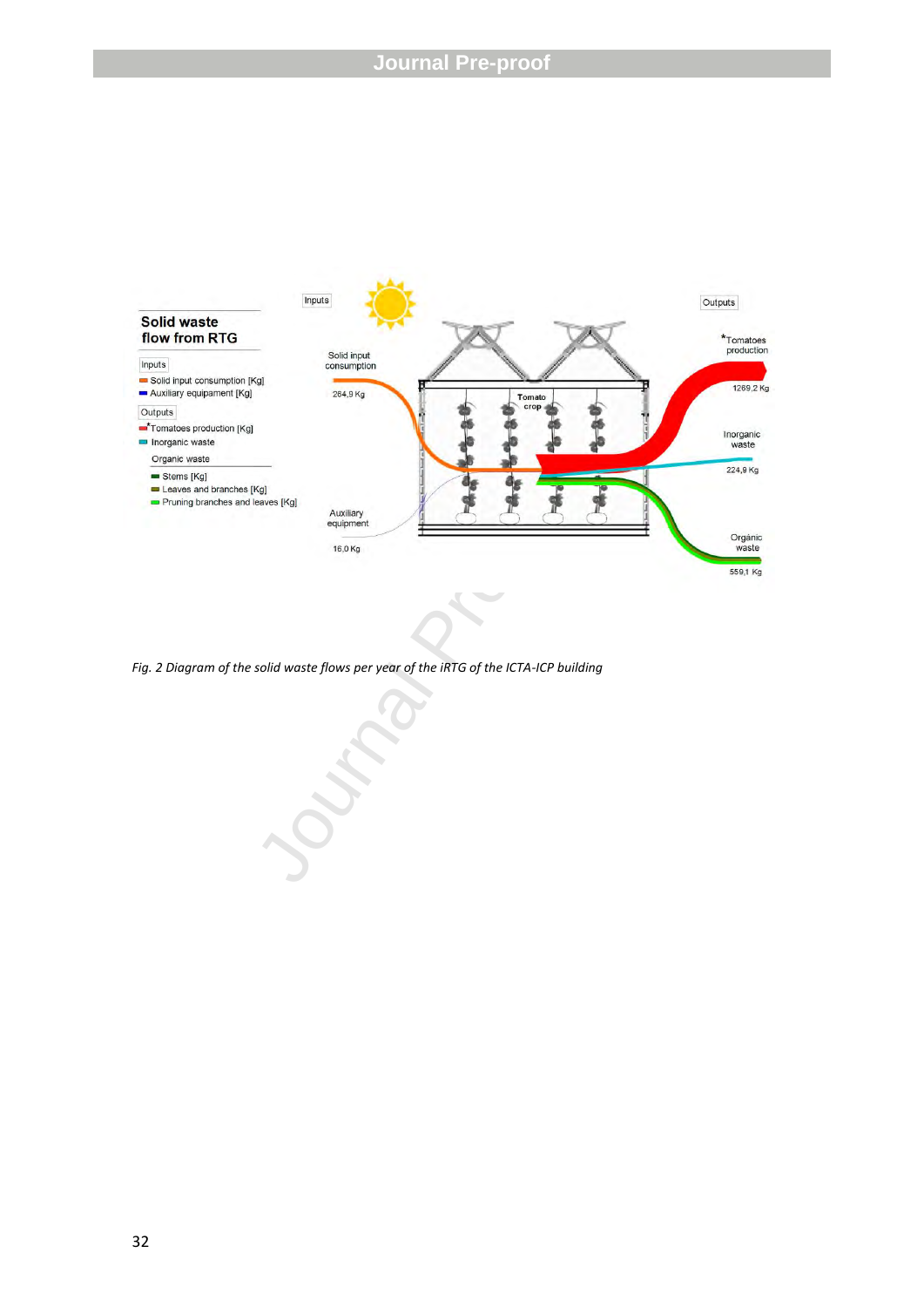

*Fig. 3 . Percentages of generation of iRGT SW by materials and the timing of its generation*

*Table 1. Main iRTG SW and its generation per average year (S1, W and S2 crops).* 

|                      |                  |      |          | Total per 1 year avg                  |                          |
|----------------------|------------------|------|----------|---------------------------------------|--------------------------|
| RTG solid waste      | <b>Materials</b> | Unit | Per crop | Per kg of<br>production<br>(tomatoes) | Per $m^2$ (crop<br>area) |
| Expanded wet perlite | Mineral          | kg   | 207.06   | 0.16                                  | 2.46                     |
| Pruning waste        | Organic          | kg   | 226.09   | 0.18                                  | 2.68                     |
| Branches and leaves  | Organic          | kg   | 204.05   | 0.16                                  | 2.42                     |
| Main stems           | Organic          | kg   | 129.05   | 0.10                                  | 1.53                     |

\*The data for obtaining the solid waste streams for crops S1, W and S2 were obtained from Sanjuan-Delmás et al. (2018)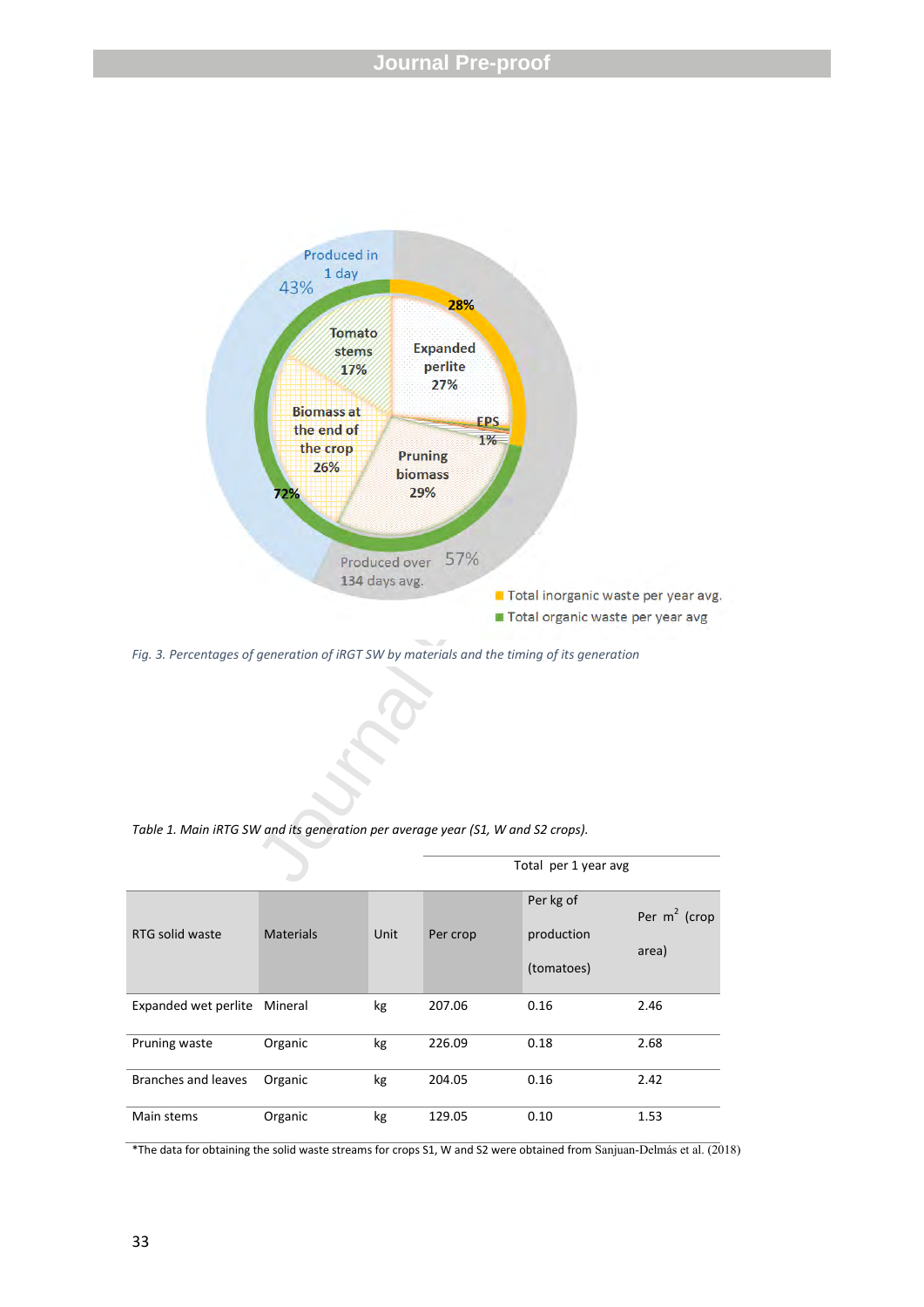*Table 2. i-RTG solid waste flow per avg year, per kg of tomatoes production, per m<sup>2</sup>of crop area and per tomato plants.* 

| Element                              | Material                      |               | Production per Per kg of tomatoes | Kg per $m2$ of | Kg per 171<br>tomato plants |  |  |  |  |
|--------------------------------------|-------------------------------|---------------|-----------------------------------|----------------|-----------------------------|--|--|--|--|
|                                      |                               | avg year (kg) | production (kg)                   | crop area (kg) | (kg)                        |  |  |  |  |
| Inorganic outputs                    |                               |               |                                   |                |                             |  |  |  |  |
| Substrate                            | Expanded perlite              | 207.06        | 0.143                             | 2.455          | 1.21                        |  |  |  |  |
|                                      | <b>HDPE</b>                   | 1.78          | 0.001                             | 0.021          | 0.01                        |  |  |  |  |
| Pump + pressure switch               | Cast iron                     | 0.88          | 0.001                             | 0.010          | 0.01                        |  |  |  |  |
| Nutrient tank                        | PE                            | 0.81          | 0.001                             | 0.010          | 0.00                        |  |  |  |  |
| Water tank                           | PE                            | 1.50          | 0.001                             | 0.018          | 0.01                        |  |  |  |  |
| Covering plastic                     | <b>LDPE</b>                   | 0.70          | 0.000                             | 0.008          | 0.00                        |  |  |  |  |
| Supporting tray                      | EPS                           | 9.17          | 0.006                             | 0.109          | 0.05                        |  |  |  |  |
| Other elements <0.5 % of             | Steel, HDPE, PP,              | 2.95          | 0.002                             | 0.035          | 0.02                        |  |  |  |  |
| production per avg year              | PVC, LDPE, PE, EPS            |               |                                   |                |                             |  |  |  |  |
| Total inorganic outputs per year avg |                               | 224.85        | 0.177                             | 2.666          | 1.31                        |  |  |  |  |
| Organic outputs                      |                               |               |                                   |                |                             |  |  |  |  |
| Pruning biomass                      | <b>Branches</b> and<br>leaves | 226.09        | 0.156                             | 2.681          | 1.32                        |  |  |  |  |
| Biomass at the end of the            | <b>Branches and</b>           | 204.05        | 0.140                             | 2.419          | 1.19                        |  |  |  |  |
| leaves<br>crop                       |                               |               |                                   |                |                             |  |  |  |  |
| Tomato stems                         | Main Stems                    | 129.05        | 0.089                             | 1.530          | 0.75                        |  |  |  |  |
| *Total organic outputs per year avg  |                               | 559.19        | 0.441                             | 6.630          | 3.27                        |  |  |  |  |

HDPE= High density polyethylene, PE= Polyethylene, LDPE= Low density polyethylene, EPS= Expanded polystyrene, PP= Polypropylene, PVC= Polyvinyl chloride.